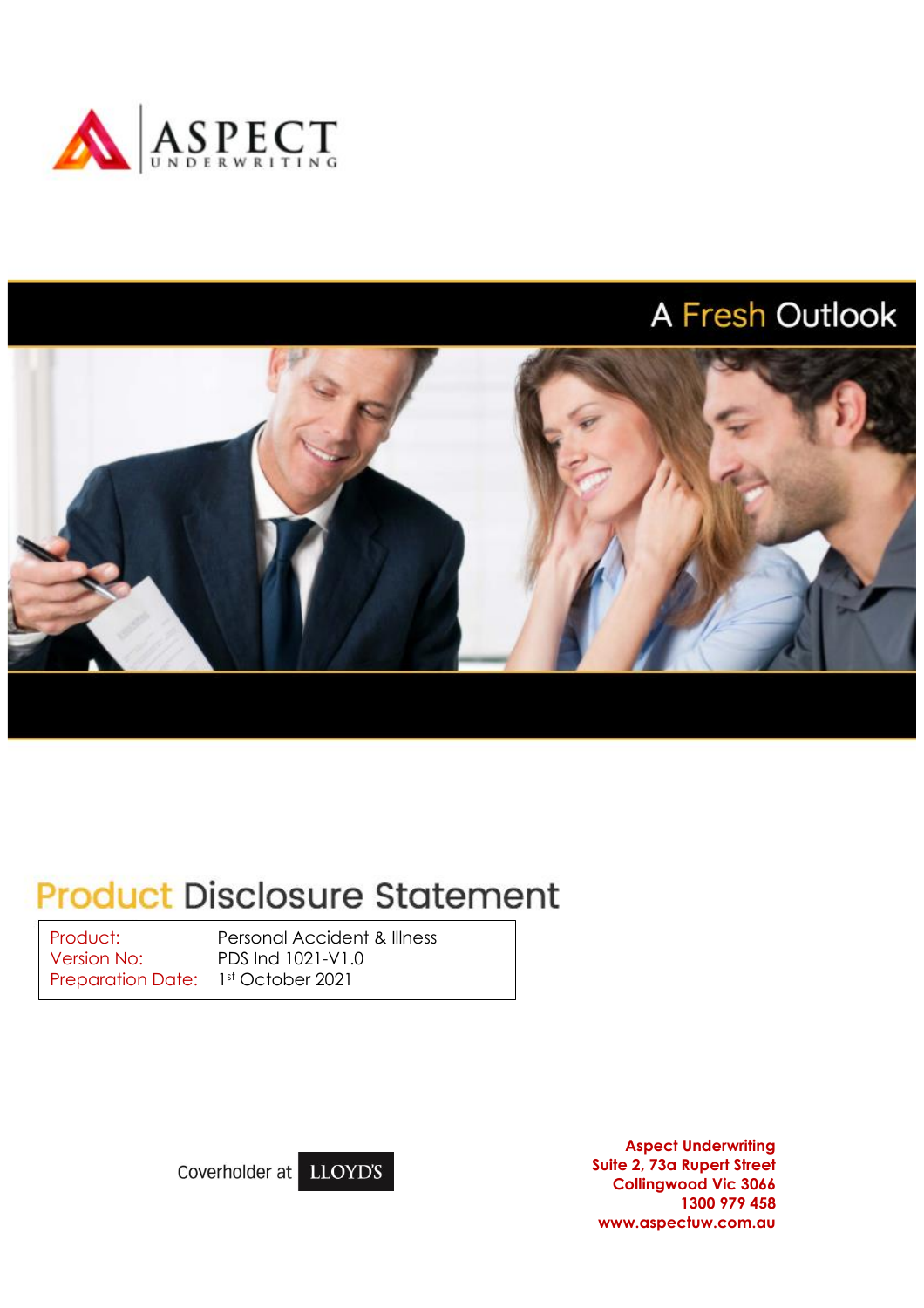

# **Quality Service**

We are committed to delivering the highest levels of service possible at all times to you and your clients.

We pride ourselves on meeting the product needs of you and your clients initially which is then backed up by a level of service that enhances the experience.

Referrals are the cornerstone of our business and is only achievable in a competitive marketplace by meeting and then exceeding your expectations.

- Aspect Underwriting Team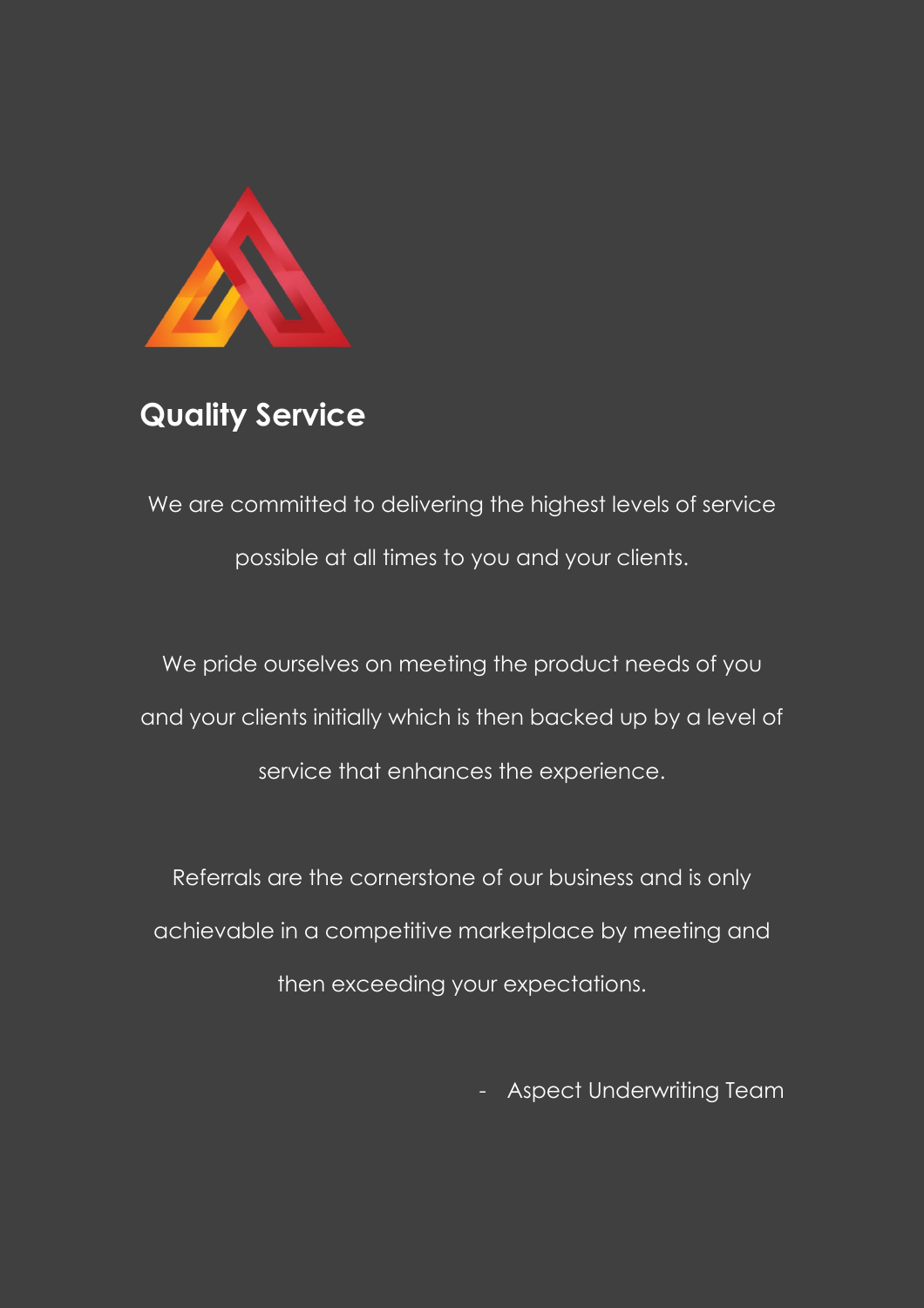



## **Product Disclosure Statement and Policy Wording Personal Accident & Illness Product**

Aspect Underwriting and McLardy McShane Partners Pty Ltd are authorised to distribute this Product Disclosure Statement.

This PDS contains two parts:

- A. Important information contains general information about your Personal Accident & Illness policy; and
- B. The Personal Accident & Illness policy contain terms and conditions of your insurance policy.

To assist you to locate specific terms in this PDS, a table of contents is provided.

Please read this PDS before applying for insurance.

If we accept your application for insurance, you will receive a schedule that sets out details of the insurance you have taken out.

If you need more information about this PDS or your policy, please contact Aspect Underwriting. Their contact details are contained in this document.

> This combined Product Disclosure Statement including Policy Wording document was prepared on 1st October 2021.

Aspect Underwriting is a Corporate Authorised Representative (ABN: 91 161 017 007, AR No. 1247437) of McLardy McShane Partners Pty Ltd (AFSL No. 232987, ABN: 14 064 465 309).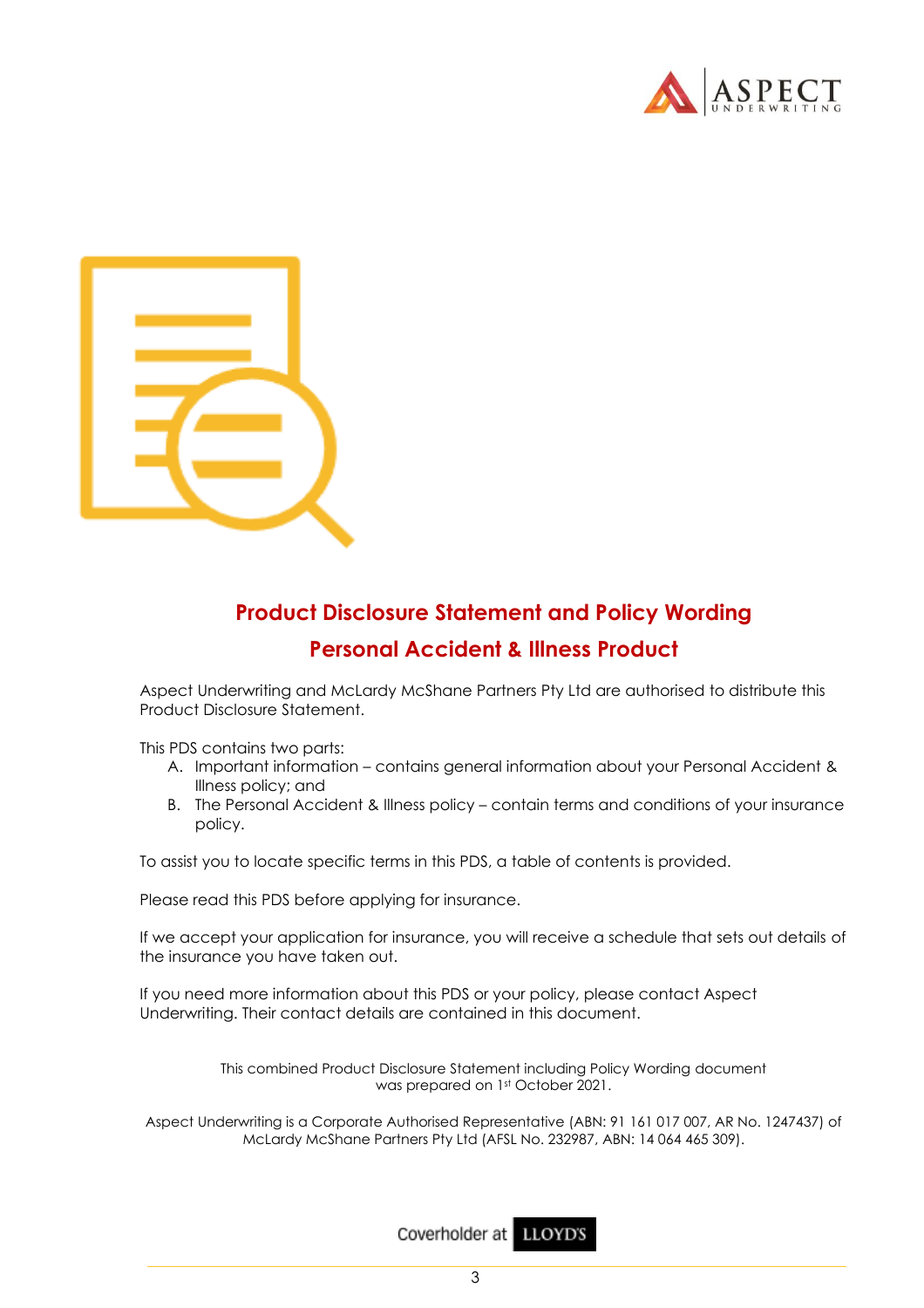

## PRODUCT DISCLOSURE STATEMENT CONTENTS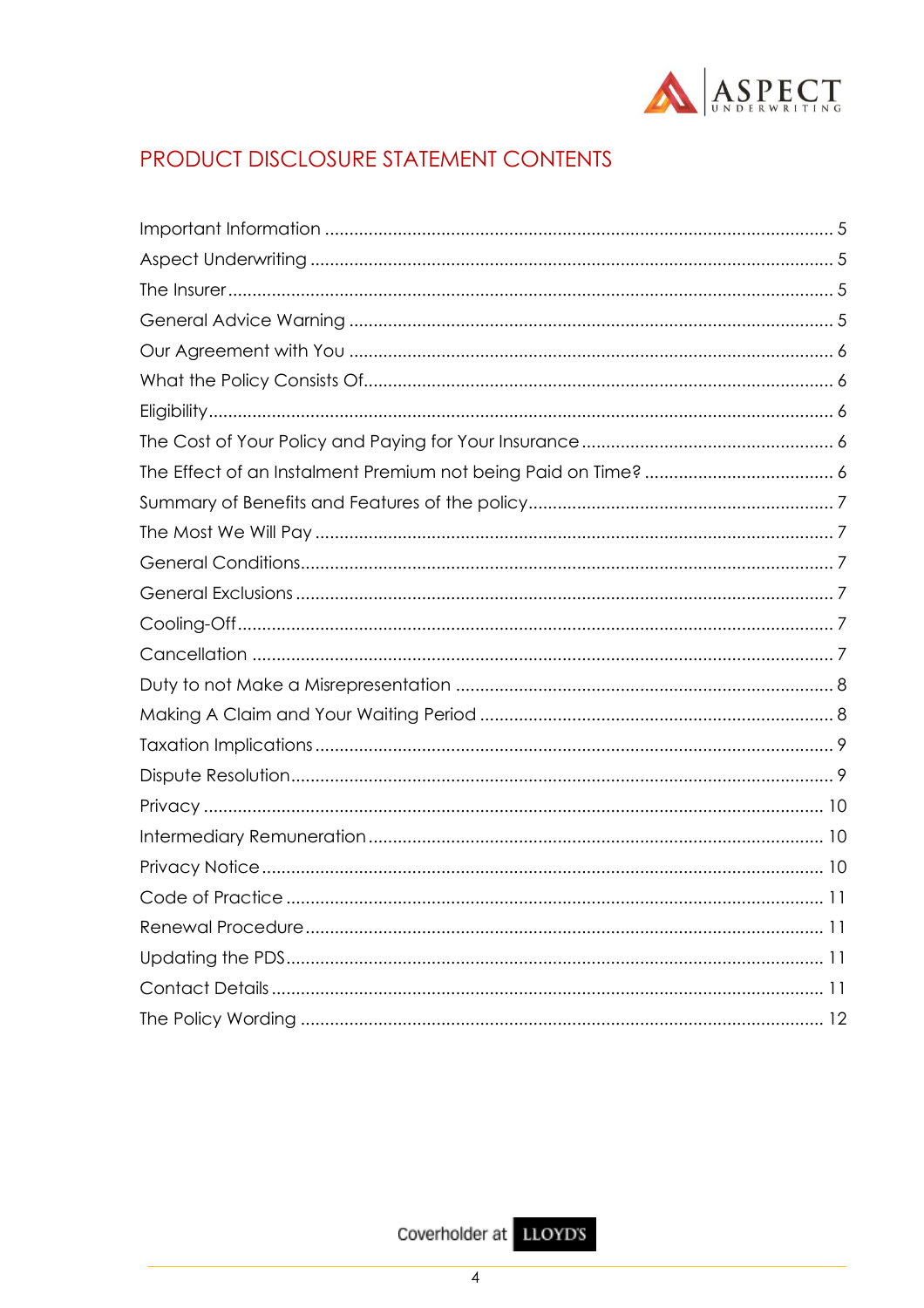

## *What is a Product Disclosure Statement?*

*the benefits and conditions, your rights as a client and other things you need to know to In this PDS:*

- *1. The type of cover chosen will be shown in the policy schedule.*
- *2. 'we', 'our' or 'us' means the Insurer.*
- 



#### **Important Information**

This Product Disclosure Statement (PDS) contains information to help **you** make an informed decision on whether to buy the Policy.

It is important that **you** carefully read this document along with any other document we tell **you** forms part of the Policy to understand the cover, terms and conditions, exclusions, limits and **waiting periods** of the Policy.

This PDS applies for any offer of renewal of the Policy we may make, unless **we** tell **you** otherwise.

The Policy provides a number of covers which may or may not be provided to **you** as a retail client under the Corporations Act 2001 (Cth) depending on **your** circumstances. Only the parts of this document relevant to the cover provided to **you** as a retail client and any other documents which **we** tell **you** are included, make up the PDS for the purposes of the Act.

## **Aspect Underwriting**

Aspect Underwriting is a Corporate Authorised Representative (ABN: 91 161 017 007, AR No. 1247437) of McLardy McShane Partners Pty Ltd (AFSL No. 232987) (ABN: 14 064 465 309).

The Insurers have given Aspect Underwriting the authority to act on their behalf (not the insured's) to arrange, enter into, bind, vary and cancel the Policy, as if it were the Insurers.

## **The Insurer**

The insurers of this insurance are certain underwriters at Lloyd's. In consideration of the premium specified herein, the said underwriters are hereby bound, severally and not jointly, each for his own part and not one for another, their Executors and Administrators, to insurance is in accordance with the terms and conditions contained herein or endorsed hereon.

## **General Advice Warning**

Any financial product advice given by Aspect Underwriting or McLardy McShane Partners and **our** or their respective representatives is general advice only, limited to this Personal Accident & Illness Product, and does not take into account **your** objectives, financial situation or needs.

Please read the PDS and Policy Wording to properly understand the cover provided and its limitations to determine if the Policy is appropriate and consider obtaining advice as to whether the benefits are appropriate or useful for **you** from a person who is licensed to give such advice.

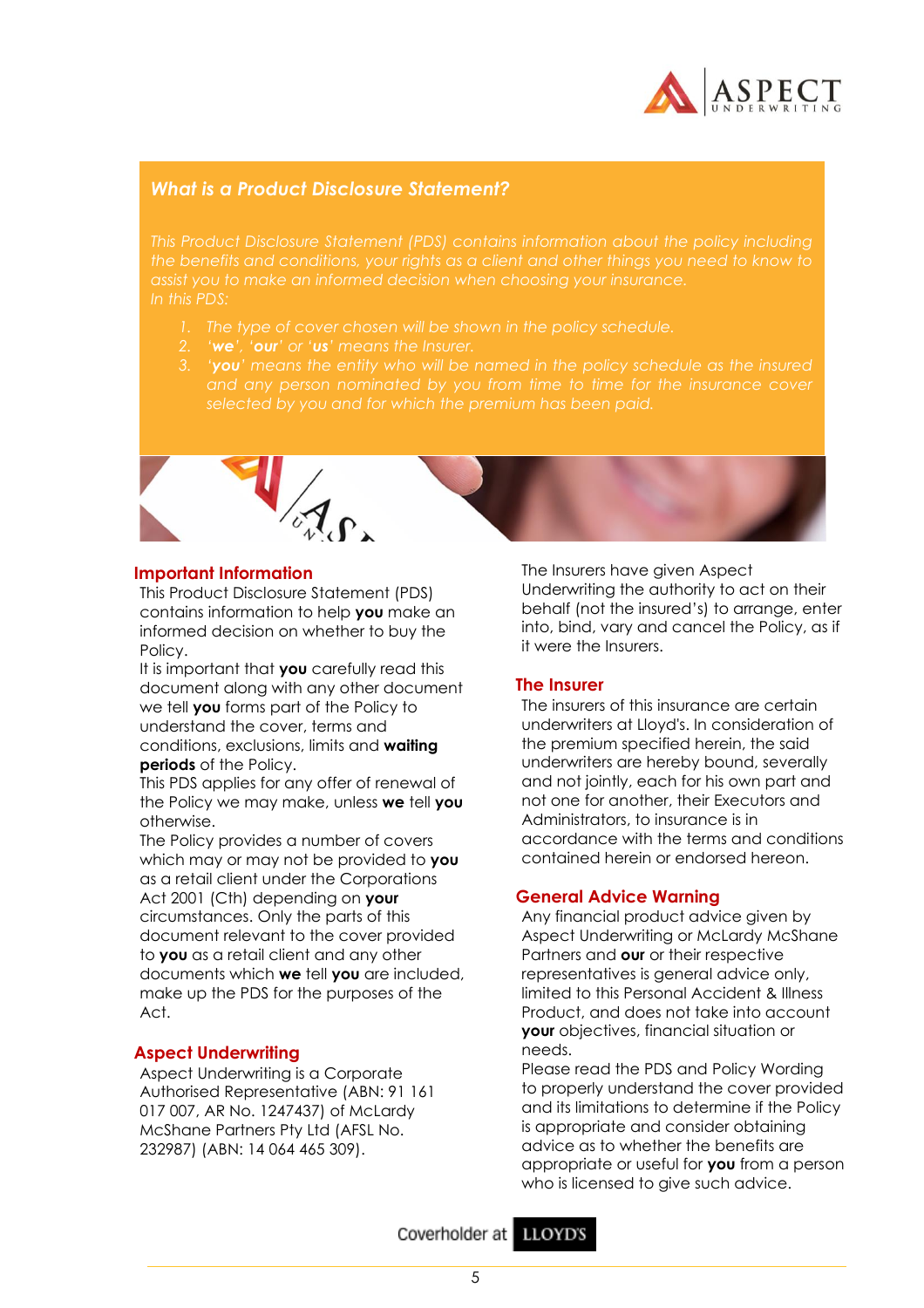

## **Our Agreement with You**

**We** will insure **you** for:

- 1. injury and/or **illness** as a result of one or more of the insured events, and
- 2. other benefits, as set out in the policy wording and occurring during the **period of insurance**.

This cover will be given on the basis:

- a) of the verbal and/or written information provided by **you** which **you** gave after having been advised of **your** Duty of Disclosure either verbally or in writing. If **you** failed to comply with **your** Duty of Disclosure, **we** may be entitled to reduce our liability under the policy in respect of a claim or **we** may cancel **your** policy. If **you** have told **us** something which is fraudulent, **we** also have the option of voiding **your** policy from the effective date stated in the current **schedule**. For **your** assistance, **we** have provided a full explanation of **your** Duty of Disclosure and the consequences of non-disclosure, under the heading **you**r "Duty of Disclosure".
- b) that **you** have paid **us** the premium for the cover **you** selected within the premium payment specifications contained in the policy wording

## **What the Policy Consists Of**

**Your** policy consists of:

- a) a schedule, approved by **us**, which sets out who is insured, the cover(s) selected, the **period of insurance**, the maximum limits, the **waiting period** and other important information. This is referred to as the **schedule** in this policy document.
- b) this printed Group Crew Personal Accident and Illness Policy Wording which sets out details of **your** cover and its limitations, and **you** should carefully read and retain your insurance policy document and current **schedule**.

These documents should be read together as they jointly form the contract of insurance between **you** and **us**. Any new or replacement **schedule** we may send you, detailing changes to **your** insurance or the **period of insurance**, will become the current **schedule**, which **you** should carefully read and retain.

## **Eligibility**

To be eligible for this insurance, **you** must:

- Be a permanent resident of Australia; and/or hold an appropriate visa issued by the Australian Government; and
- Be 18 or over and no more than 70 years old at the date of purchase.

## **The Cost of Your Policy and Paying for Your Insurance**

The cost of **your** policy will be shown on the quotation provided, once all required information has been received. The cost of **your** policy is calculated based on age, occupation, claims experience and other information relative to the particular risk. The cost of the policy is made up of premium, government taxes such as Goods & Services Tax (GST) and Stamp Duty, where applicable. If **you** enter into a Policy with **us**, the amount of Premium payable will be shown on the **schedule**.

## **The Effect of an Instalment Premium not being Paid on Time?**

If at the time of making a claim under this Policy it is found that the instalment premium has remained unpaid for a period of thirty (30) days or more past the last Premium Due Date, then **we** can delay payment of the claim until this premium has been received by **us**.

If premiums remain in arrears for a further period of thirty (30) days or more then **we** may cancel this Policy by giving **you** 30 days' written notice.

If this Policy is cancelled due to Non-Payment of Premium, the amount owing will be deducted from any outstanding claim payments.

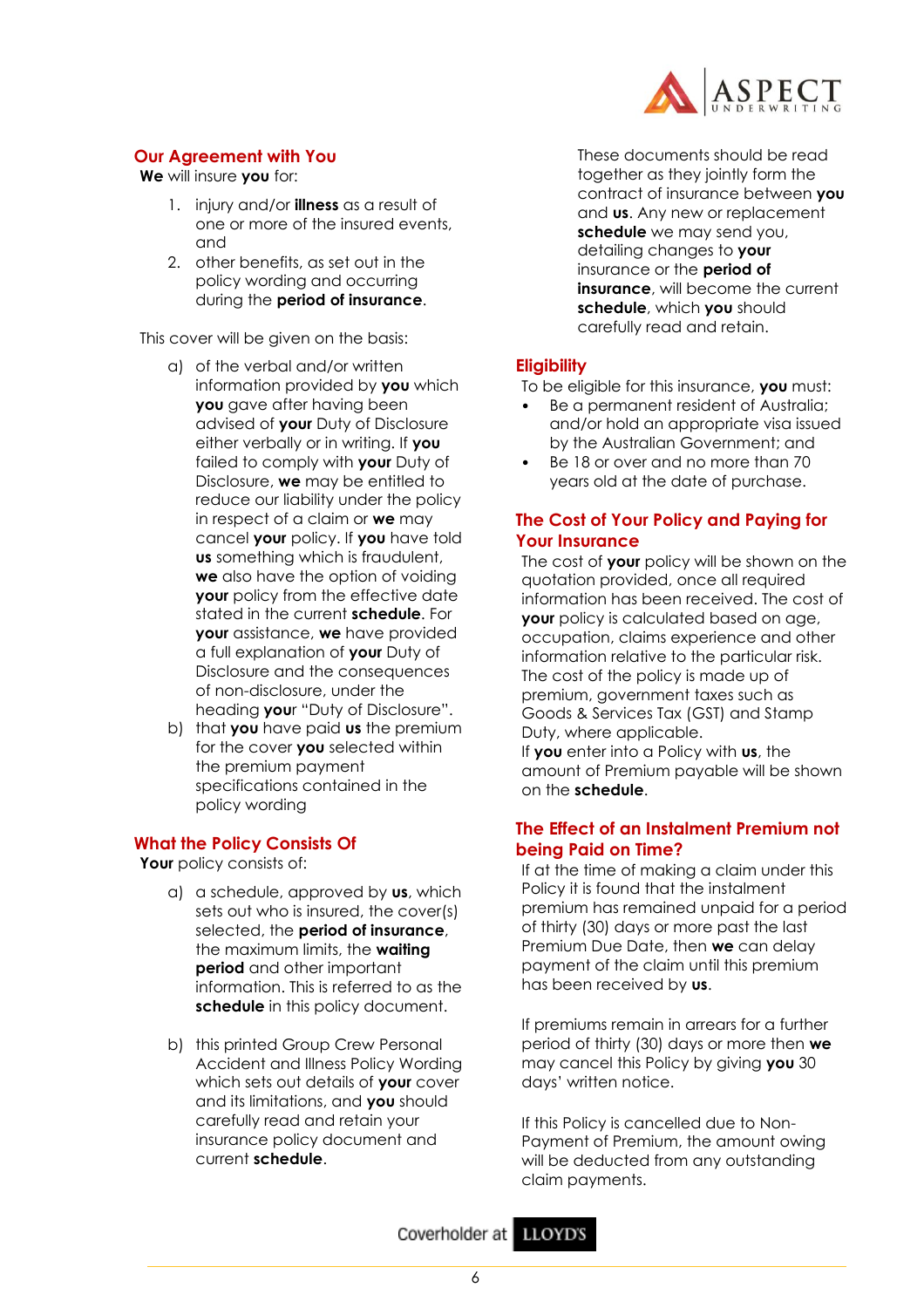

## **Summary of Benefits and Features of the policy**

The following is a summary of cover only and does not form part of the terms of the insurance and so cannot be relied on as a full description of the cover provided. See Part B for full terms, conditions, exclusions and limits that apply.

## **Accidental Death & Total Permanent Disablement**

**We** will pay **you** the benefit set out in **your** Policy **schedule** if during the **policy period you** suffer an **injury** resulting in Accidental Death or an **injury** or **illness** resulting in Total Permanent Disablement. A capital benefits table for Total Permanent Disablement is listed on page 18 of this PDS. This provides a percentage of **your** benefit payable for each specific event.

#### **Income Protection**

**We** will pay **you** the benefit set out in **your**  policy **schedule** if **you** suffer an **injury** or **illness** during the **policy period** resulting in **total disablement or temporary disablement. We** will insure **you** for a period of up to 260 weeks, depending upon **your** age and the cover **you** have chosen. The details will be set out on **your** policy **schedule**.

#### **Trauma and Serious Illness**

Should **you**, during the **period of insurance**, be diagnosed as suffering from the **medical events** described in this section of Policy or proven to have undergone the types of surgery also described in the Policy, **we** will pay the Trauma Benefit to **you**.

For a summary of any Additional Benefits available to **you**, see pages 22-25 of this PDS.

## **The Most We Will Pay**

The most we will pay for all claims under this Policy during any **period of insurance** is set out in the policy **schedule** for each section of cover which has been selected. Once the maximum amount has been paid per claim, the claim ceases.

#### **General Conditions**

General Conditions (applicable to all Sections of the Policy) set out **your** obligations with which **you** need to comply. Please refer to

page 15. **You** should read the policy wording and make yourself aware of all the terms and conditions that apply. If you do not meet them, we may be able to decline or reduce the claim payment or cancel your policy.

#### **General Exclusions**

This policy contains a number of exclusions, some of which are common in insurance policies. For example, **we** may not pay for **injury** or **illness** arising from:

- a) any **pre-existing condition** (as defined);
- b) participation in professional sports activity;
- c) the insured person being in an aircraft unless they are a passenger.

Some of the exclusions may be less common, and as such may be unexpected. Some may not be relevant to **you**; however, **you** should make yourself aware of all the exclusions. Please refer to General Exclusions (applicable to all Sections of the Policy) on page 33.

## **Cooling-Off**

If for any reason **you** are not satisfied with the Policy **you** can return the Policy to **us** within 21 days of the entry into the Policy provided **you** have not exercised a right or power under the Policy in that period (e.g. a claim has been made or benefit has been paid). **we** will refund the Premium to **you** in full less charges or taxes, which **we** are unable to recover. After the expiry of the cooling off period, **you** still have cancellation rights, which are set out in 'Conditions applicable to all sections of the Policy' section of this PDS.

## **Cancellation**

In addition to **your** Cooling Off Period rights, **you** may cancel the Policy by giving **us** written notice. For any refund rights, **you** may have, see 'Cancellation refund rights' directly below.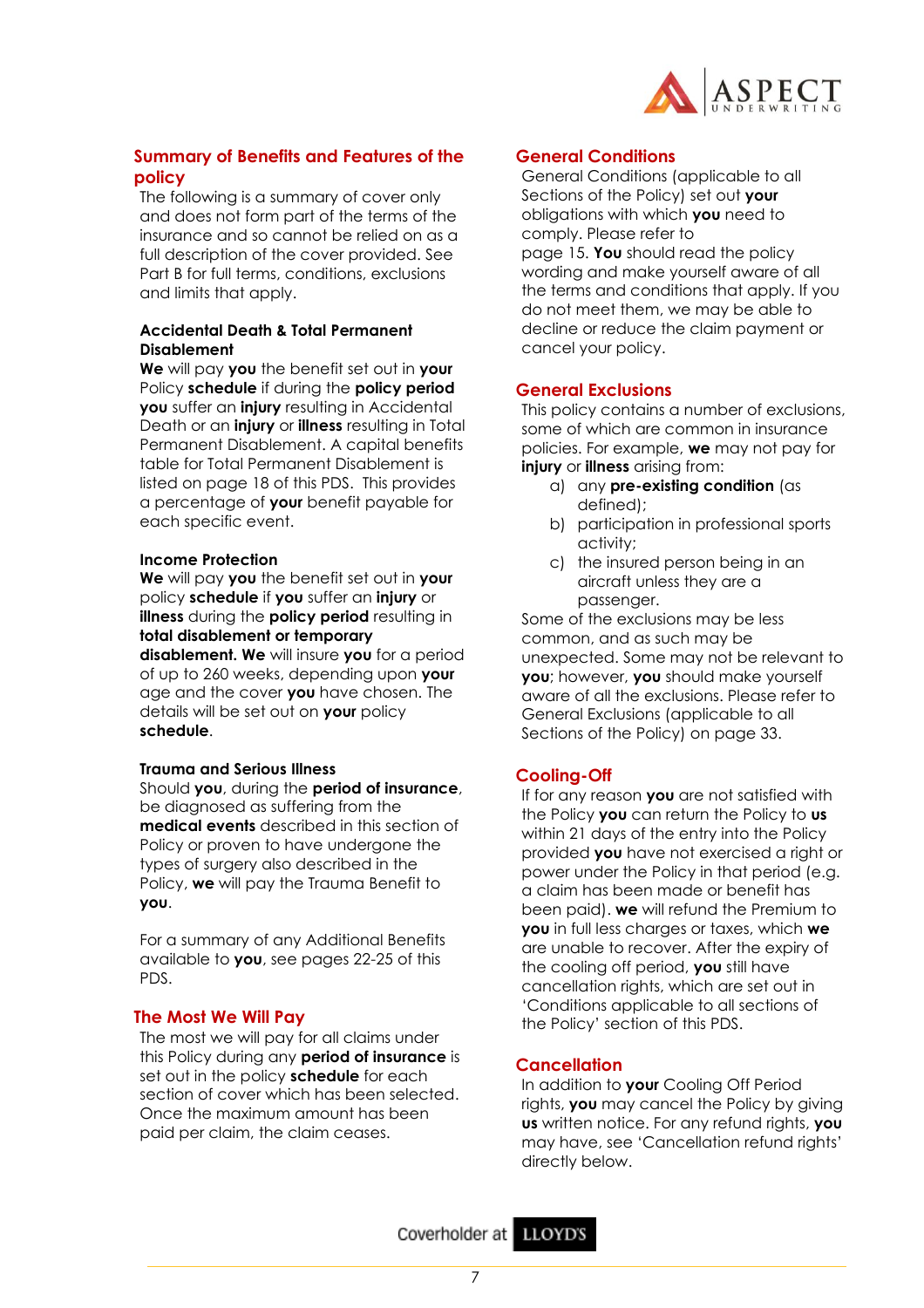

**We** may cancel the Policy in accordance with section 60 of the Insurance Contracts Act 1984 (Cth). For example, **we** can cancel:

- if **you** have failed to comply with **your** duty of disclosure detailed below); or
- where **you** made a misrepresentation to **us** during negotiations for the Policy but prior to the issue of the Policy; or
- where **you** have failed to comply with a provision of the Policy, including the terms relating to payment of premium; or
- where **you** have made a fraudulent claim under the Policy or under some other contract of insurance that provides cover during the same period of time that the Policy covers **you**.

**We** will email you any notice of cancellation.

## **Cancellation refund rights**

For refund rights if **you** cancel during the Cooling Off Period, see that section directly above.

If **you** or **we** cancel the Policy:

• **we** may deduct a pro rata proportion of the Premium for time on risk, reasonable administrative costs related to the acquisition and termination of the Policy and any government charges, taxies or duties we cannot recover

## **Duty to not Make a Misrepresentation**

You have a duty under the *Insurance Contracts Act 1984* (**ICA**) to take reasonable care not to make a misrepresentation to the insurer (**your duty**).

Your duty applies only in respect of a policy that is a consumer insurance contract, which is a term defined in the ICA.

Your duty applies before you enter into the policy, and also before you renew, extend, vary, or reinstate the policy.

Before you do any of these things, you may be required to answer questions and the insurer will use the answers you provide in deciding whether to insure you, and anyone else to be insured under the policy, and on what terms. To ensure you meet your duty, your answers to the questions must be truthful, accurate and complete.

If you fail to meet your duty, the insurer may be able to cancel your contract, or reduce the amount it will pay if you make a claim, or both.

If your failure is fraudulent, the insurer may be able to refuse to pay a claim and treat the contract as if it never existed.

## **Making A Claim and Your Waiting Period**

If **you** need to make a claim, please contact the Aspect Underwriting Claims Centre. They will send you a copy of the claim form, which will need to be fully completed.

**We** will not be responsible for any payments under the policy unless this form is fully completed and returned. Any costs involved in the collection of information for the form are **your** responsibility.

**You** need to ensure that **you** have seen a qualified medical practitioner as soon as possible after the **injury** or **illness** as **your** benefits will only be paid from the date you first seek medical attention.

At any time after a claim has been lodged **we** may:

- a) request **you** to undergo medical or related examinations;
- b) conduct enquiries into the circumstances of the claim;
- c) request **your** attending doctor or specialist to provide a progress report. This will be at **our** expense.

Any payments under this policy will be to **you**.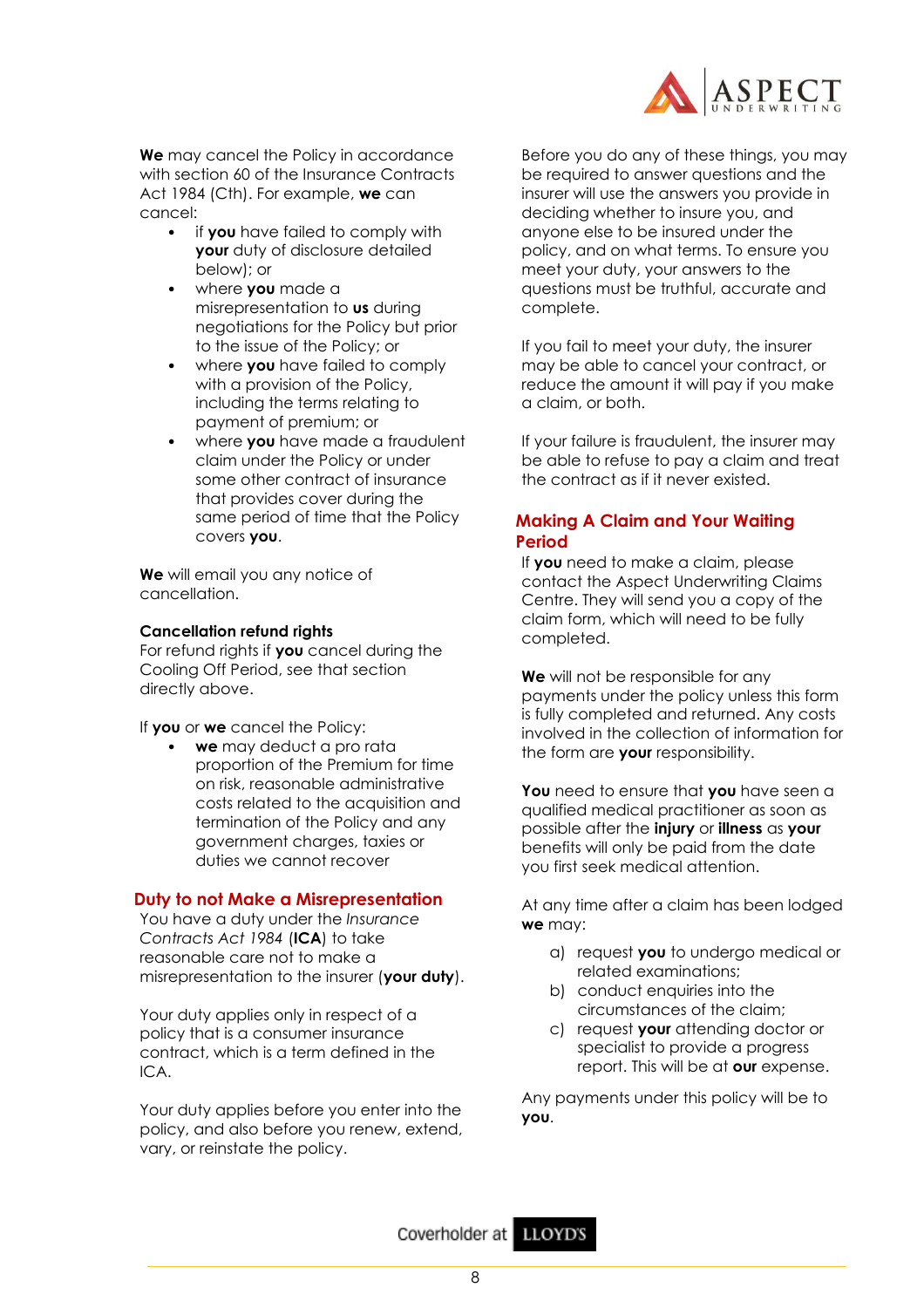

A **waiting period** may apply if you make a claim under this policy. A **waiting period** is the time **you** must be totally or partially disabled before **you** start to receive a benefit under this insurance policy. The length of any **waiting period** will be shown on **your** policy **schedule**.

## **Taxation Implications**

#### **Income Tax**

A claim paid in respect of weekly disability benefits is subject to personal income tax and it is your responsibility to declare such benefit when completing your usual tax return.

**We** are required to deduct income tax from **your** fortnightly benefit amount and remit that tax to the ATO on **your** behalf. Claims for lump sum benefits may also require tax to be paid, depending on the circumstances.

## **Goods & Services Tax**

Generally, **you** will not be required to pay Goods and Services Tax (GST) on any benefits **you** receive under **your** policy.

**We** strongly recommend **you** consult a tax consultant if **you** have any questions about **your** particular taxation circumstances in relation to this product.

## **Dispute Resolution**

**What to do if you have a complaint?**

#### **About Lloyd's**

Lloyd's is the world's specialist insurance and reinsurance market, bringing together an outstanding concentration of underwriting expertise and talent.

In Australia, Lloyd's is proud to be a member of the Insurance Council of Australia. Lloyd's has adopted the General Insurance Code of Practice subject to certain specific qualifications. You can obtain a copy of the Code at [www.codeofpractice.com.au](http://www.codeofpractice.com.au/)

Lloyd's aim is to provide the highest service to our Australian policyholders, and, to this end, we have developed the following procedures for the fair handling of complaints for Lloyd's policyholders.

#### **How can we help you?**

There are established procedures for dealing with complaints and disputes, regarding your policy or claim.

#### **Internal Dispute Resolution**

If you have any concerns or wish to make a complaint in relation to this policy, our services or your insurance claim, please let **us** know and we will attempt to resolve your concerns in accordance with our Internal Dispute Resolution procedures. Please contact Aspect Underwriting in the first instance:

Mike Wallis – Director Aspect Underwriting Suite 2, 73a Rupert Street, Collingwood VIC 3066 Phone: 1300 979 458 Email: [info@aspectuw.com.au](mailto:mike@aspectuw.com.au)

If we cannot resolve your complaint to your satisfaction, we will escalate your matter to Lloyd's Australia who will determine whether it will be reviewed by their office or the Lloyd's UK Complaints team. Lloyd's contact details are:

Lloyds Australia Limited Email: [idraustralia@lloyds.com](mailto:idraustralia@lloyds.com) Telephone: (02) 8298 0783 Post: Suite 1603 Level 16, 1 Macquarie Place, Sydney NSW 2000

#### **External Dispute Resolution**

You may refer your complaint to the Australia Financial Complaints Authority (AFCA) at any time, and if your complaint is not resolved to your satisfaction within 30 calendar days of the date on which you first made the complaint.

AFCA can be contacted as follows: Telephone: 1800 931 678 Email: [info@afca.org.au](mailto:info@afca.org.au) Post: GPO Box 3, Melbourne VIC 3001

Your complaint must be referred to AFCA within 2 years of the final decision. If your complaint is not eligible for consideration by AFCA, you may be referred to the Financial Ombudsman Service (UK) or provided with other options.

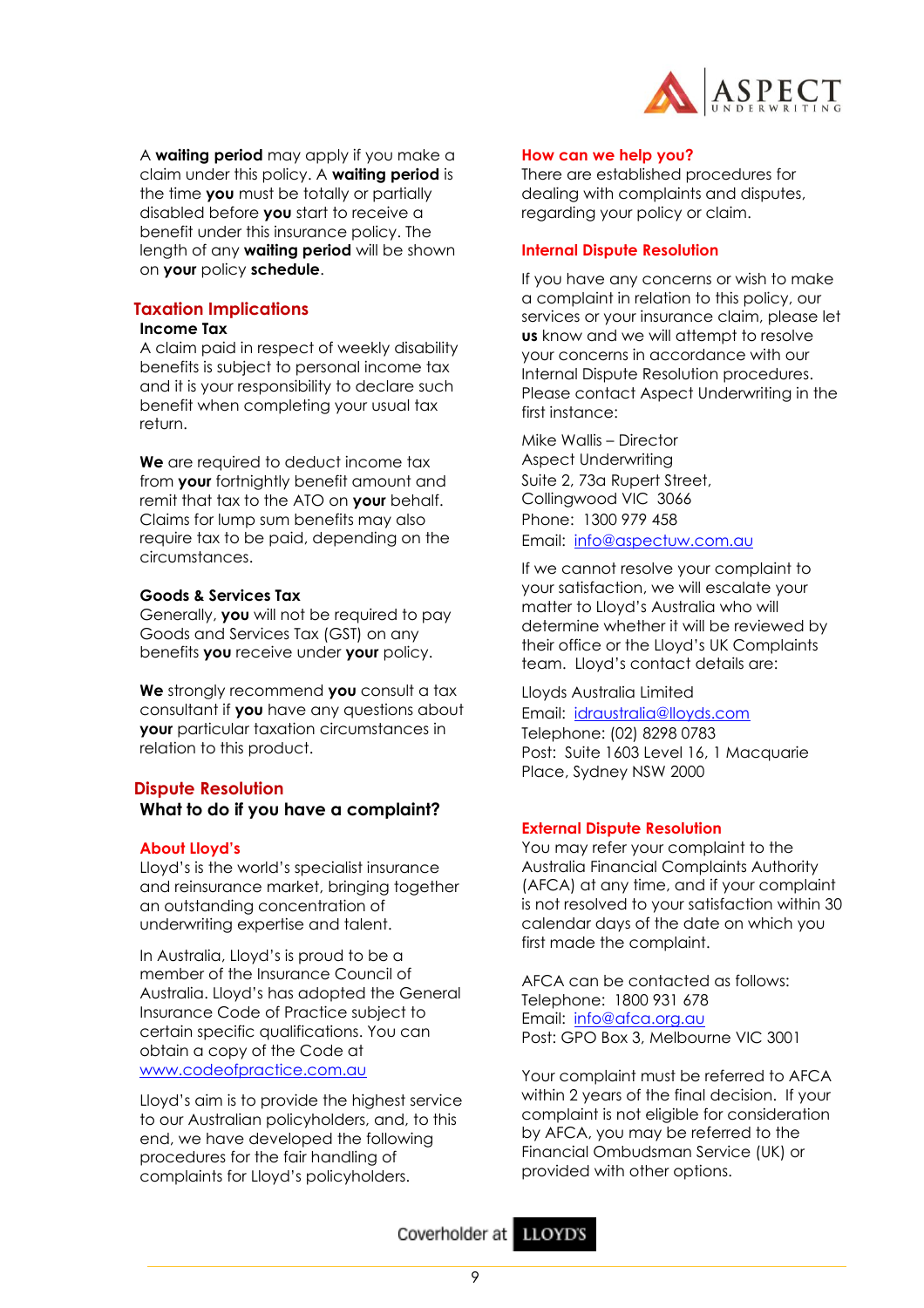

The Underwriters accepting this insurance agreed that:

- (i) If a dispute arises under this Insurance, this Insurance will be subject to Australian law and practice and the Underwriters will submit to the jurisdiction of any competent Court in the Commonwealth of Australia;
- (ii) Any summons notice or process to be served upon the Underwriters may be served upon:

*Lloyd's Underwriters' General Representative in Australia Suite 1603, Level 16, 1 Macquarie Place, Sydney NSW 2000* Who has authority to accept service on the Underwriters' behalf;

(iii) If a suit is instituted against any of the Underwriters, all Underwriters participating in this Insurance will abide by the final decision of such Court or any competent Appellate Court.

In the event of a claim arising under this Insurance IMMEDIATE NOTICE should be given to:

#### **EML**

Telephone: 1800 931 330 New claims: [newclaimsAH@eml.com.au](mailto:newclaimsAH@eml.com.au) Info email: [EMLplusclaims@eml.com.au](mailto:EMLplusclaims@eml.com.au) Address: Level 3, 345 George St Sydney, NSW, 2000

## **Privacy**

**We** are committed to protecting **your** privacy. **we** use the information **you** provide **us** to quote on **your** application for a policy, to provide the insurance, administer the policy and assess and manage any claims. **we** only provide personal information to **our** underwriters and reinsurers (and their representatives) and those **we** appoint to assist **us** with claims under **your** policy.

If **you** do not provide **us** with full information, **we** cannot properly quote for **your** insurance and **we** cannot insure **you**.

**You** can check the personal information **we** hold about **you** at any time. Such application should be directed to McLardy McShane Partners in writing where it will be considered by their internal Privacy Disputes Department.

If **you** provide **us** with personal information about anyone else, we rely on **you** to have their consent if **you** will be providing their information to **us**, and that **you** have told them to whom **we** may provide it, the purposes for which **we** will use it and that they can access it. If the information is sensitive, **we** rely on **you** to have obtained their consent on these matters.

For more information about Aspect Underwriting and McLardy McShane Partners's Privacy Policy, please visit Aspect's website to obtain a copy: [www.aspectuw.com.au](http://www.aspectuw.com.au/)

## **Intermediary Remuneration**

**We** may pay remuneration to insurance intermediaries when **we** issue, renew or vary a policy. The type and amount of remuneration varies and may include commission and other payments. **We** may also pay remuneration to other insurance intermediaries for policies that have been referred.

If **you** require more information about remuneration paid to McLardy McShane Partners, Aspect Underwriting or **your** intermediary, **you** should ask the appropriate party.

## **Privacy Notice**

You should understand that any information **you** have provided will be processed by **us** in compliance with General Data Protection Regulation for the purpose of providing insurance and handling claims and complaints, if any, which may necessitate providing such information to other parties. **You** can obtain a copy of **our** full privacy notice by contacting Aspect Underwriting.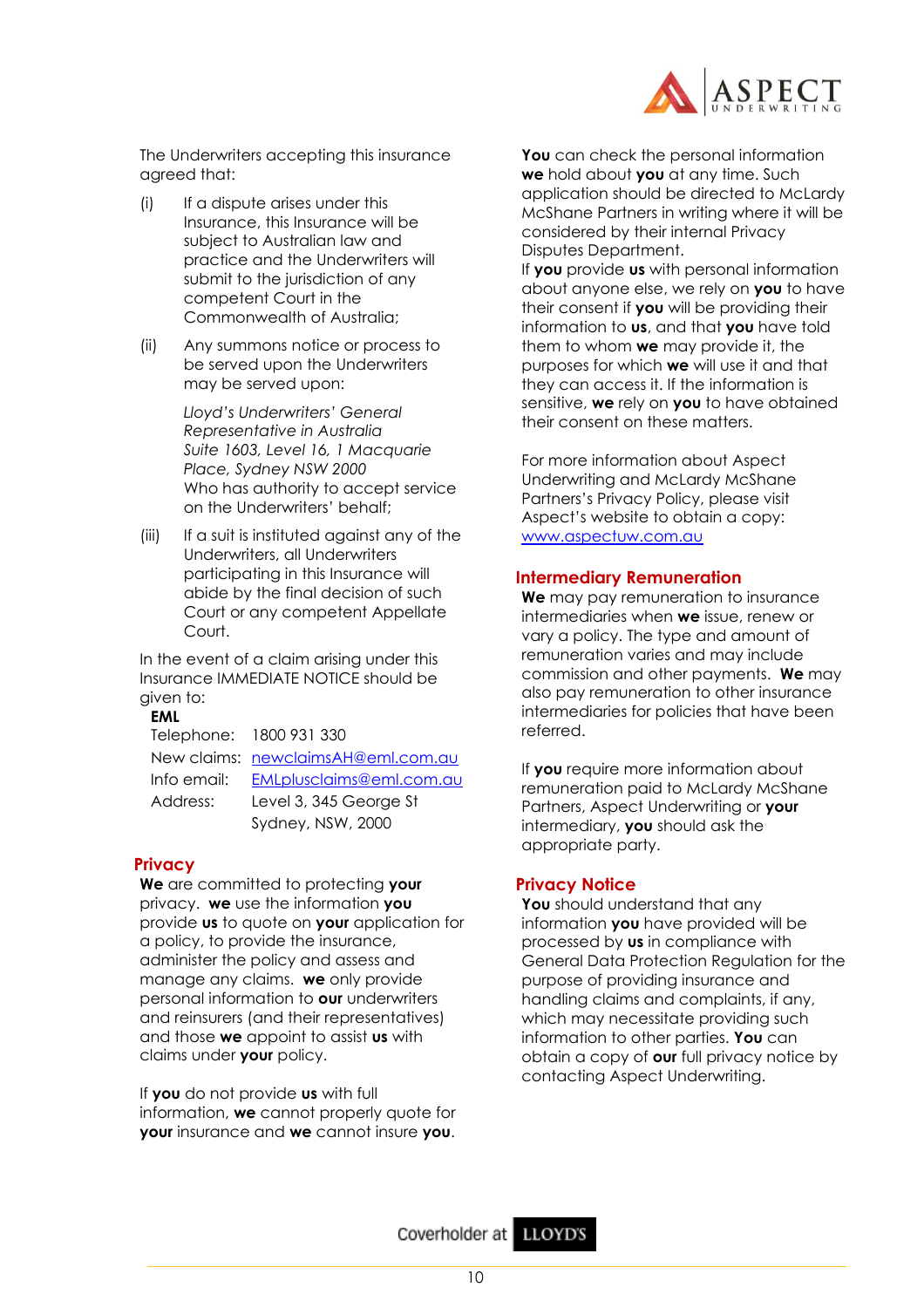

## **Code of Practice**

This Policy is Insurance Council of Australia's General Insurance Code of Practice compliant, apart from any claims adjusted outside Australia. Underwriters at Lloyd's proudly support the General Insurance Code of Practice. The purpose of the Code is to raise standards of practice and service in the general insurance industry.

## **Renewal Procedure**

Before this policy expires **we** will normally offer renewal by sending a renewal invitation advising the amount payable to renew this policy. It is important that **you** check the information shown before renewing each year to satisfy yourself that the details are correct.

#### **Updating the PDS**

Information in the PDS may need to be updated from time to time. **You** can obtain a paper copy of any updated information without charge by calling **us** on the contact details provided in this policy document. If the update is to correct a misleading or deceptive statement or an omission, that is materially adverse from the point of view of a reasonable person deciding whether to acquire this policy, **we** will provide you with a new PDS or a supplementary PDS.





## **Contact Details**

Aspect Underwriting Suite 2, 73a Rupert Street Collingwood Vic 3066 Website: [www.aspectuw.com.au](http://www.aspectuw.com.au/) **Email**: [info@aspectuw.com.au](mailto:info@aspectuw.com.au)

McLardy McShane Partners Level 3, Building 7, Botanicca Corporate Park 570-588 Swan Street. Richmond VIC 3121 **Website**: [www.mclardymcshane.com.au](http://www.mclardymcshane.com.au/) **Email:** info@mclardymcshane.com.au

Aspect Underwriting is a Corporate Authorised Representative (CAR No. 001247437) of McLardy McShane Partners Pty Ltd (AFSL No. 232987).

#### **Please contact Aspect Underwriting initially.**

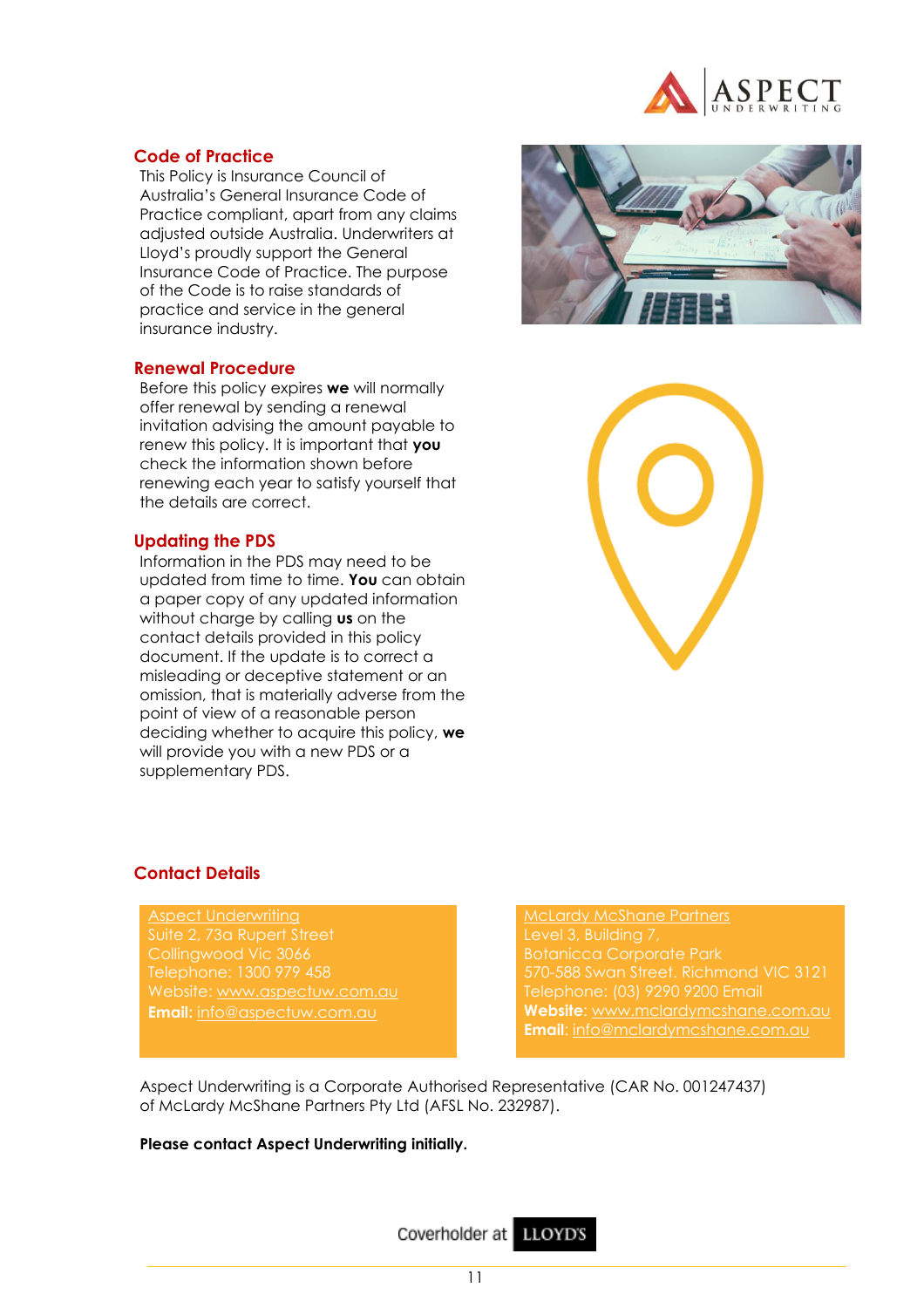

## **The Policy Wording**

## **Introduction**

This document, the **schedule** and any endorsement attached form **your** contract of insurance.

This document sets out the conditions of the contract of insurance between **you**  and **us**. It should be kept in a safe place.

This is a Contract of Insurance containing the terms and conditions, benefits and limitations of:

- a) Accidental Death & Total Permanent Disablement; and/or
- b) Income Protection; and/or
- c) Trauma

The insurance applies ONLY to the policy and the benefits/limits of **our** liability within them which are shown in the **schedule** and have a monetary amount inserted against them. Where there is no monetary amount shown against an item in the **schedule** or "Not Selected" is shown against an item in the **schedule** it means that **you** have not selected that policy type as a whole.

Please read this document and the **schedule** carefully. It is important that:

- **you** check that the policies and the benefits/limits of **our** liability **you**  have requested are included;
- **you** comply with **your** duties under each selected policy and under the insurance as a whole.

**Our** aim is to ensure that all aspects of **your**  insurance are dealt with promptly, efficiently and fairly. At all times, **we** are

committed to providing **you** with the highest standard of service.

If **you** have any questions or concerns about **your** contract of insurance or the handling of a claim **you** should contact **us** or **your** appointed broker.

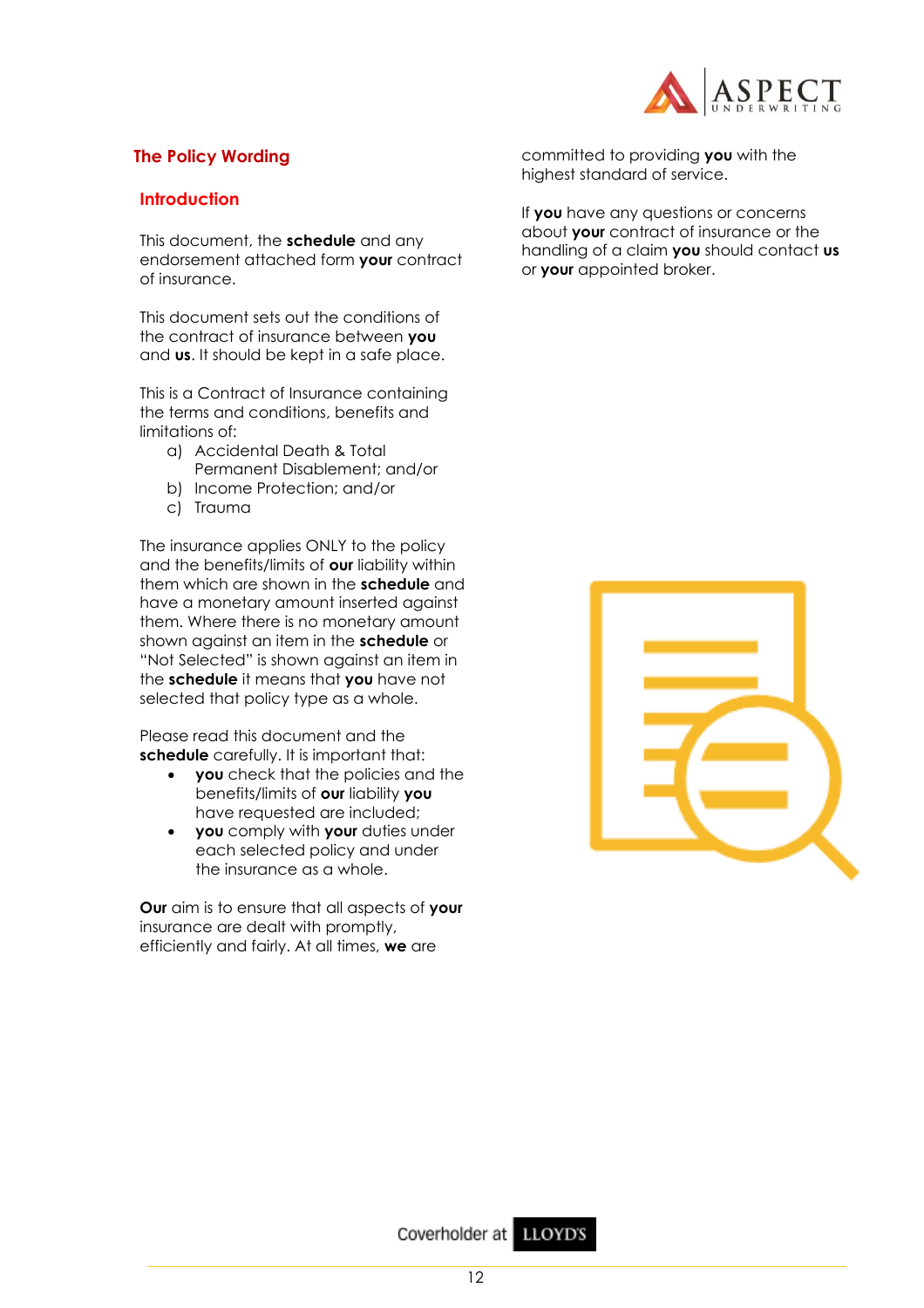

## **Important Notices**

All cover under this Policy is subject to: 1. The Payment of premium; 2. The terms and conditions contained in this Policy, including the **schedule**; 3. The limits of liability referred to in the Policy.

Subject to the terms, conditions, exclusions and limitations contained herein, this Policy provides cover for; Disablement caused by **injury** or **illness**; Death caused by **injury**; and benefits are payable in the circumstances set out in the Policy **schedule**.

The particular cover which applies to **you** and which you selected when **you** applied for this insurance is referred to in the **schedule** which forms part of this Policy. If for any reason **you** are not completely satisfied, this Policy may be returned to **us** within fourteen (14) days of its receipt and, subject to no claim being made, **we** will refund in full any premium paid.

## **Understanding the contract of insurance**

This is a Contract of Insurance containing the terms and conditions, benefits and limitations of:

- a) Accidental Death & Total Permanent Disablement; and/or
- b) Income Protection; and/or
- c) Trauma

**Your schedule** will confirm which of these policies **you** have selected for cover.

Terms and conditions specific to each policy are set out in each appropriate section in this policy document. All other terms and conditions in this document shall apply to the whole contact of insurance.

## **Right to Cancel**

You can cancel this contract of insurance after the cooling-off period by giving 30 days' written notice to **us**.

In such event: If **you** decide to cancel this insurance **we** shall return the premium paid for the unused **period of insurance** on a pro rata basis, provided no claim has been paid or is due to be paid and nothing has occurred that is likely to give rise to a claim.

**I**f **you** elect to cancel **your** policy before the expiry date, **we** reserve the right to retain our remuneration earned prior to the cancellation and we will not refund any administration fees charged. **You** will have been notified of any such fees when **you**  took out this contract of insurance.

## **Premium adjustment**

The premium for this contract of insurance may be subject to reassessment by **us**:

- at the end of the **period of insurance**;
- at intervals specified by **us**; or
- upon a change to the risk details.

Further details may be shown in the terms and conditions in each policy and in the **schedule.**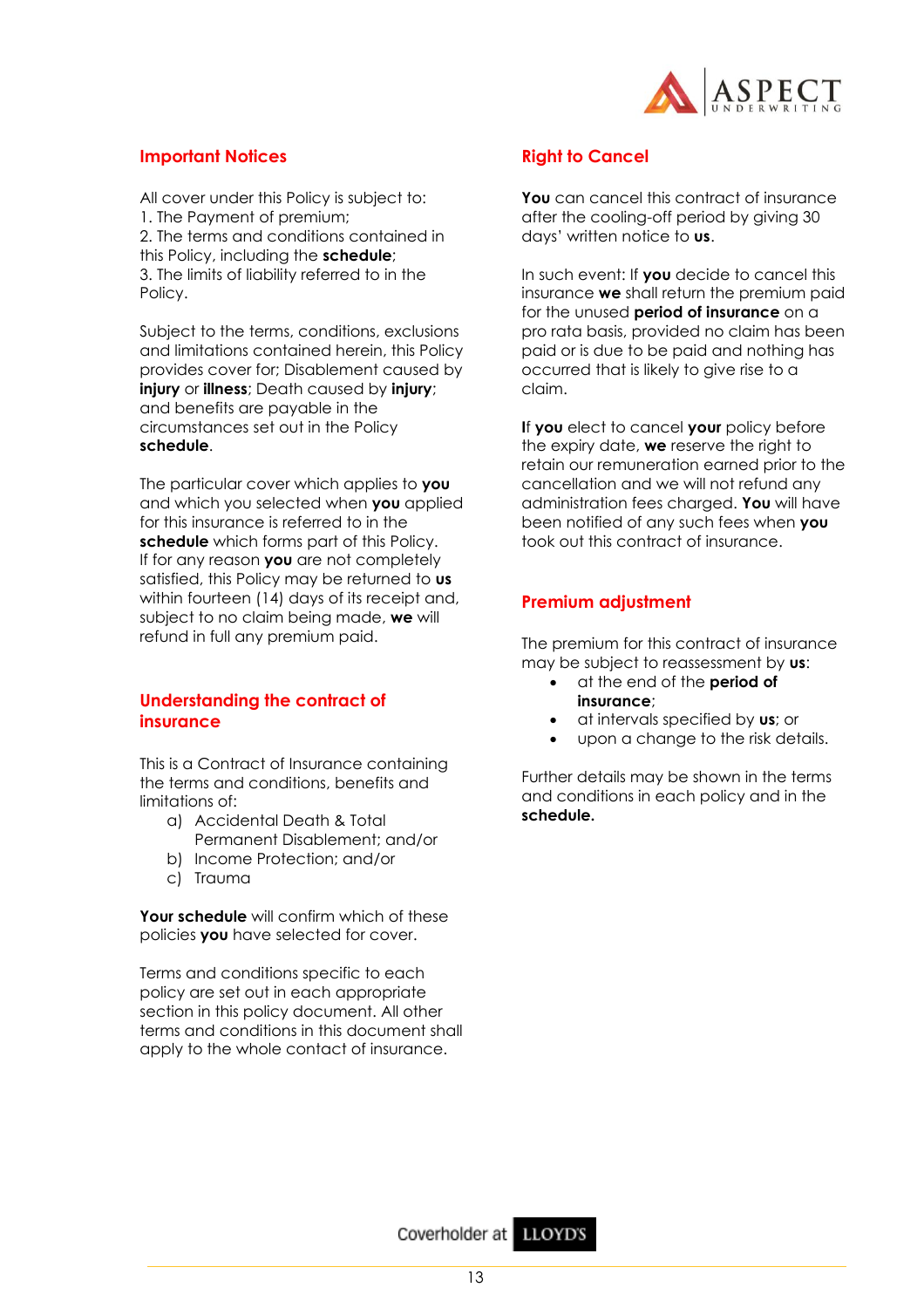

## **Law and Jurisdiction**

The parties are free to choose the law applicable to this contract of insurance. Unless specifically agreed to the contrary this contract of insurance shall be governed by the laws of the Commonwealth of Australia and subject to the exclusive jurisdiction of the courts of Australia.

## **Language of this contract of insurance**

Unless otherwise agreed the language of this contract of insurance shall be English.

## **Defined words and phrases**

Some words and phrases in this document will always have the same meaning wherever they appear. To make them easier to recognise when they are being used, they will be shown in **bold** type.

Some definitions are general to the whole contract of insurance and they are listed and explained below under General Definitions. Other Definitions will be specific to each policy and will be listed and explained in each policy.

## **General Definitions**

In this contract of insurance:

## **"Period of insurance"**

The time for which this contract of insurance is in place as shown in the **schedule**.

## **"Schedule"**

The document issued with, and forming part of, this contract of insurance which names or specifies the Policyholder and confirms the **period of insurance** and **insured persons**. The **schedule** also confirms which policies/extension **you**  have selected and the amounts of the benefits/limits of **our** liability.

#### **"We/Us/Our"**

The Underwriters of this contract of insurance, being certain underwriters at Lloyd's.

#### **"You/Your"**

The person, company or firm who purchased this contract of insurance and is named or specified in the **schedule** as the Policyholder.



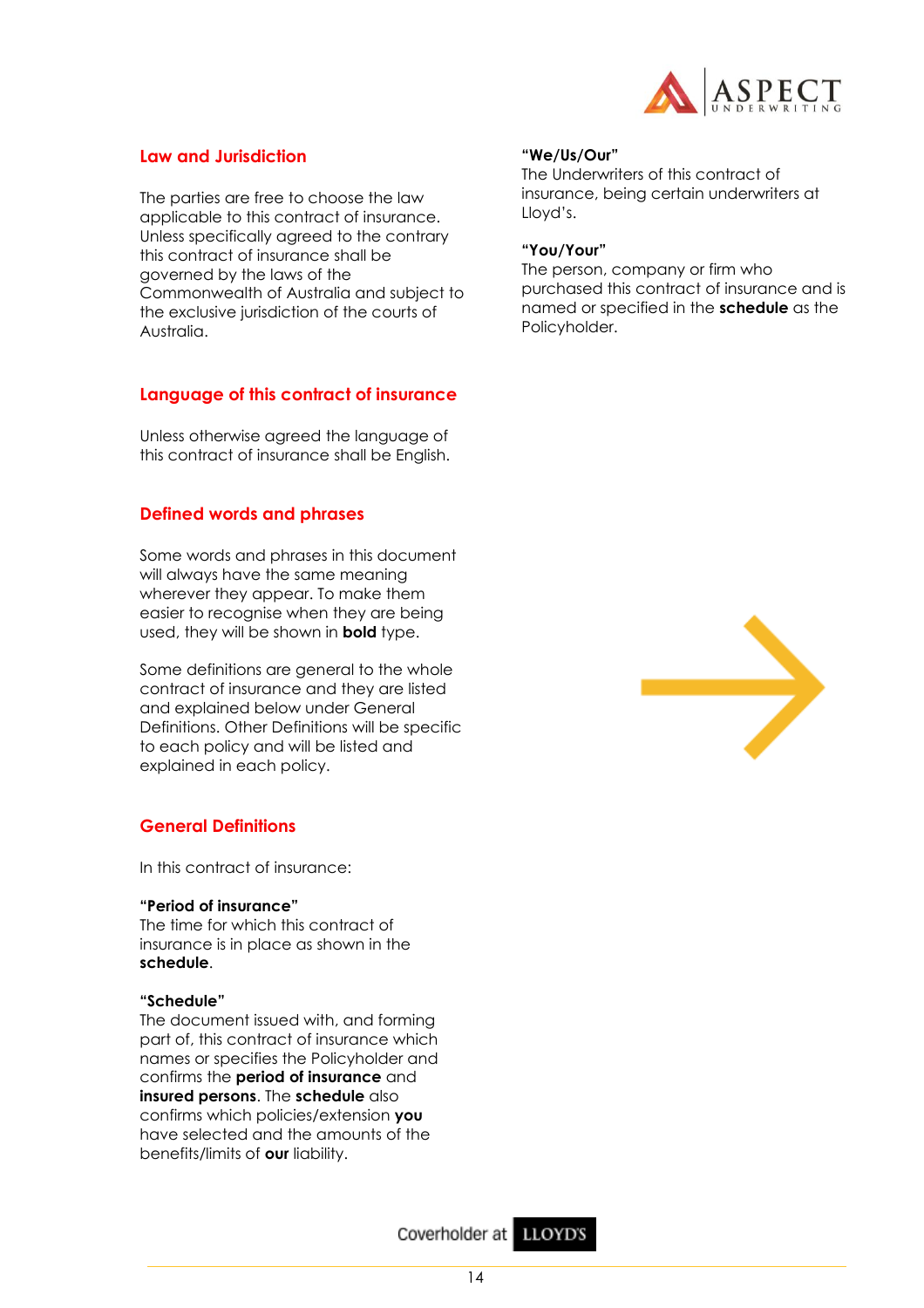

## **General Conditions (applicable to all Sections of the Policy)**

The conditions listed below shall apply to the whole contract of insurance. Other conditions will apply to each policy and these will be listed in each appropriate policy.

## **1. Sanction Limitation and Exclusion Clause**

**We** shall not be deemed to provide cover or be liable to pay any claim or provide any benefit hereunder to the extent that the provision of such cover, payment of such claim or provision of such benefit would expose **us** to any sanction, prohibition or restriction under United Nations resolutions or the trade or economic sanctions, laws or regulations of the European Union, United Kingdom or United States of America.

## **2. Fraud**

Any fraud, misstatement or concealment by you in relation to any matter affecting this insurance or in connection with the making of any claim under it will give **us** the rights provided for in the Insurance Contracts Act including where appropriate the right to reduce or refuse payment of any claim or to cancel or avoid the Policy.

## **3. Observance**

**We** will not be liable to provide any benefits or indemnity under this contract of insurance unless **you** have complied with all of its terms and conditions.

## **4. Interpretation**

In this contract of insurance, where consistent with the context, the masculine gender shall include the feminine, the singular shall include the plural and the plural the singular.

## **5. Cessation of an insured persons cover under the Policy:**

Cover for an **insured person** under this Policy will immediately cease on the earliest of the following dates;

• on the date the Policy is terminated;

- **6.** on the date the insured requests that an **insured person** be deleted as an **insured person** under this Policy;
	- on the date the **insured person** is retired or pensioned (applicable to Temporary Permanent Disablement & Income Protection Cover only; or
	- as and from the date the Policy is cancelled subject otherwise to the terms and conditions of the Policy.

## **7. Clerical error**

Any clerical error by any of the parties to this insurance shall not invalidate this insurance.

## **8. Takeover terms**

In the event that **we** are taking over a Policy of insurance from any other insurer or insurance provider, **we** will apply the FSC Guidance Note No. 11 – Group Insurance Takeover Terms in relation to all claims, subject to **us** paying no more to a claimant on applying the FSC Guidance Note No. 11 – Group Insurance Takeover Terms than the **insured person** would have received under the Policy taken over at the time of the insured Event.

If at the expiry of the **policy period** or if this Policy is cancelled for any reason before that date, **we** will apply the FSC Guidance Note No. 11 – Group Insurance Takeover Terms in relation to claims that arise after the expiry of the **policy period** or the date of cancellation of this Policy.

## **9. Time of the Payment of Claim**

Compensation other than periodic payment will be paid without delay upon receipt of due written proof of the Claim. Periodic payment in the Income Protection product will be paid in the manner specified in Income Protection Special Provision 8.

## **10. Guaranteed Renewal**

Provided that all terms and conditions of the Policy, including the payment of premiums, have been complied with we guarantee we will offer renewal terms. The rates and terms may vary from this Policy.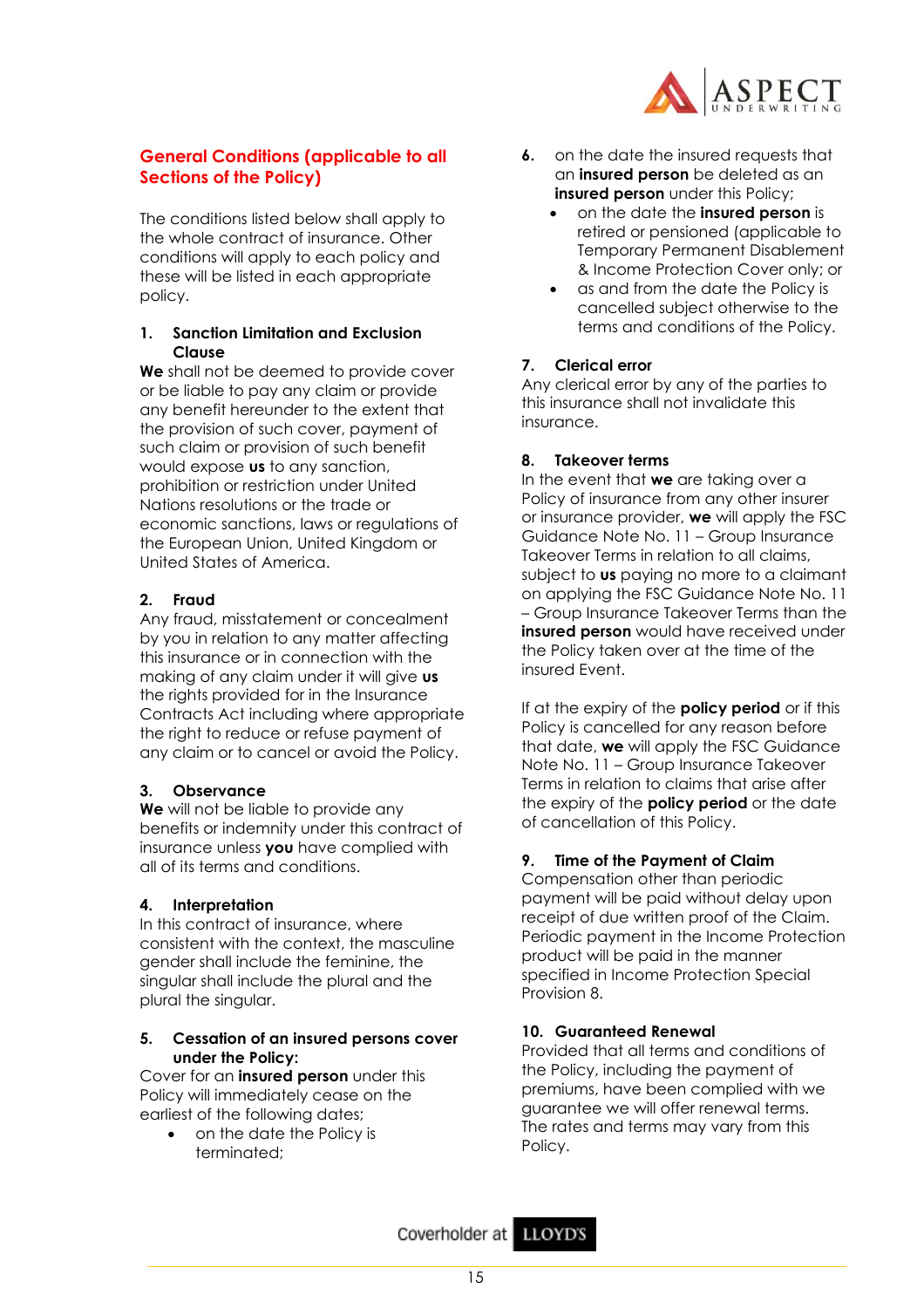

## **11. Subrogation/Offsets**

- a) If we make payments under this policy to an **insured person**, then to the extent that the **insured person** receives payments: (other than benefits under this policy):
	- (i) from an employer or a former employer, business partnership, or another similar source;
	- (ii) from a superannuation or pension plan;
	- (iii) from any other disability, **injury** or **illness** policy; (except for lump sum benefits received for lump sum benefits under this policy);
	- (iv) from any workers' compensation insurer; or compulsory third-party motor vehicle insurer; or transport accident compensation scheme or legislation; or public liability insurer;
	- (v) from any government authority or government instrumentality in the form of a pension or allowance;
	- (vi) by way of commission payments or remuneration relating to the period(s) from which the **insured person** is paid under this policy

then we are entitled to recalculate and reduce the benefit, to the **insured person**, under this policy, by any amount received from any of the above.

- b) Any difference between the benefit paid and the recalculated benefit shall be repaid by the **insured person**. if the **insured person** does not fully repay **us** we can reduce future benefits by the amount of the unpaid difference and/or be entitled to a repayment of the recalculated benefits.
- c) If an **insured person** receives payments from any of the categories in (a) above, after the benefit has been paid by **us**, then we are entitled to a repayment of the recalculated benefit in full.

d) The **insured person** is obliged to disclose to **us** immediately details of any payments received, in accordance with (a) above, either before, during or after receiving their benefit under this policy.

## **12. Increase in Risk**

If **you** change the occupation originally declared to **us** and that occupation;

- carries a greater risk of **you** sustaining **injury** or **Illness** than the occupation originally stated; and
- for which **we** might charge **you** an additional premium,

without telling **us** first and getting **our** approval, then **we** will not pay **you** for any claim that **you** may make for **injury** or **illness** which arises due to **your** new occupation.

An example is changing occupation from white to blue collar.

## **13. Several Liability Clause**

The liability of an insurer under this contract is several and not joint with other insurers party to this contract. An insurer is liable only for the proportion of liability it has underwritten. An insurer is not jointly liable for the proportion of liability underwritten by any other insurer. Nor is an insurer otherwise responsible for any liability of any other insurer that may underwrite this contract.

The proportion of liability under this contract underwritten by an insurer (or, in the case of a Lloyd's syndicate, the total of the proportions underwritten by all the members of the syndicate taken together) is shown in this contract.

In the case of a Lloyd's syndicate, each member of the syndicate (rather than the syndicate itself) is an insurer. Each member has underwritten a proportion of the total shown for the syndicate (that total itself being the total of the proportions underwritten by all the members of the syndicate taken together). The liability of each member of the syndicate is several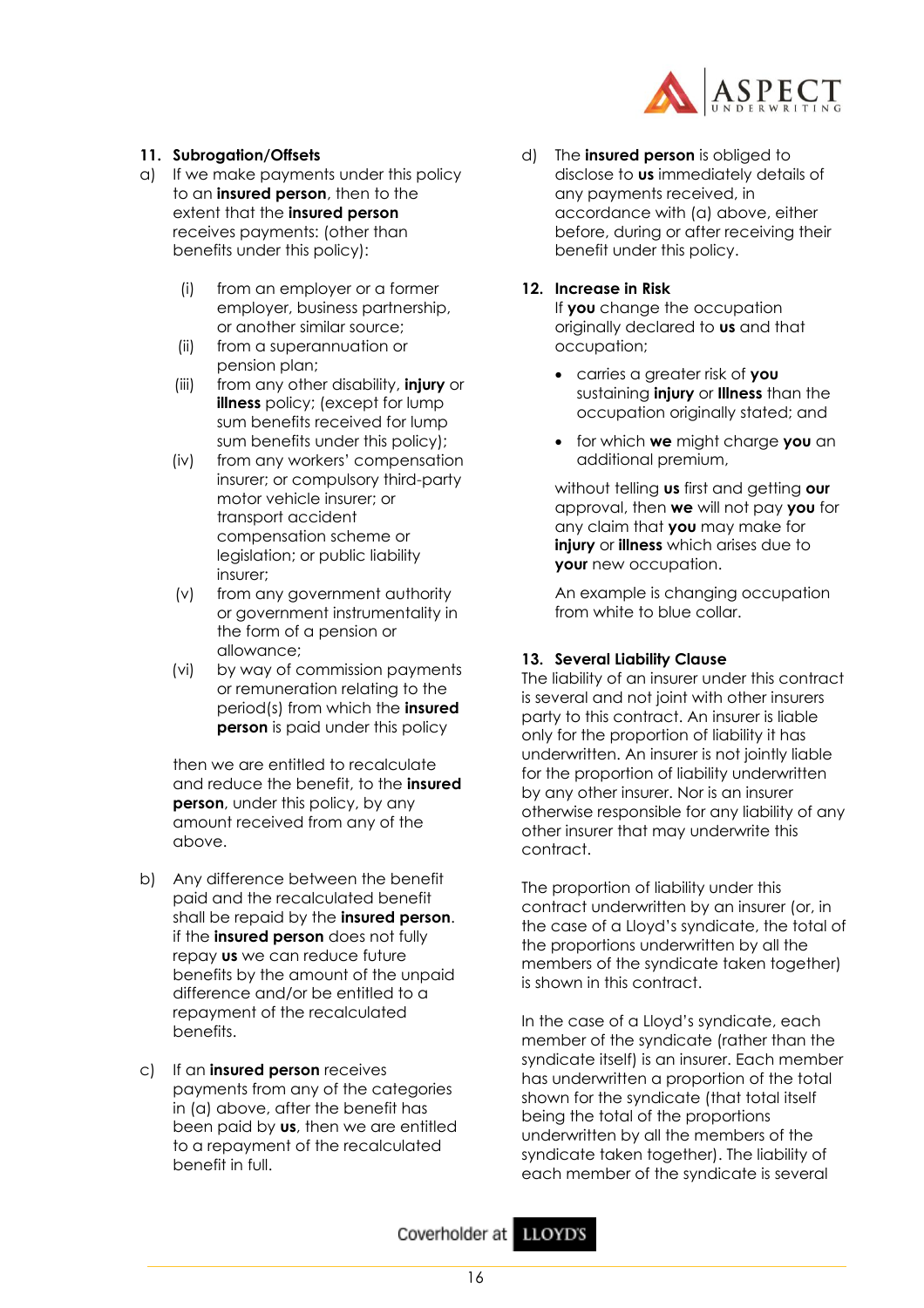

and not joint with other members. A member is liable only for that member's proportion. A member is not jointly liable for any other member's proportion. Nor is any member otherwise responsible for any liability of any other insurer that may underwrite this contract. The business address of each member is Lloyd's, One Lime Street, London EC3M 7HA. The identity of each member of a Lloyd's syndicate and their respective proportion may be obtained by writing to Market Services, Lloyd's, at the above address.

Although reference is made at various points in this clause to "this contract" in the singular, where the circumstances so require this should be read as a reference to contracts in the plural.

## **14. Cyber Incident Endorsement and Cyber Act Exclusion (Personal Accident & Illness)**

Any benefits for Bodily Injury or Illness caused by or arising out of a Cyber Incident are payable subject to the terms, conditions, limitations and exclusions of this policy.

This policy does not provide cover under any circumstances for any **injury** or **illness** arising directly or indirectly from any Cyber Act.

**Cyber Act** means an unauthorised, malicious or criminal act or series of related unauthorised, malicious or criminal acts, regardless of time and place, or the threat or hoax thereof involving access to, processing of, use of or operation of any Computer System.

## **Cyber Incident** means:

1.1 any error or omission or series of related errors or omissions involving access to, processing of, use of or operation of any Computer System; or

1.2 any partial or total unavailability or failure or series of related partial or total unavailability or failures to access, process, use or operate any Computer System.

**Computer System** means any computer, hardware, software, communications system, electronic device (including, but not limited to, smart phone, laptop, tablet, wearable device), server, cloud or microcontroller including any similar system or any configuration of the aforementioned and including any associated input, output, data storage device, networking equipment or back up facility, owned or operated by you or any other party.

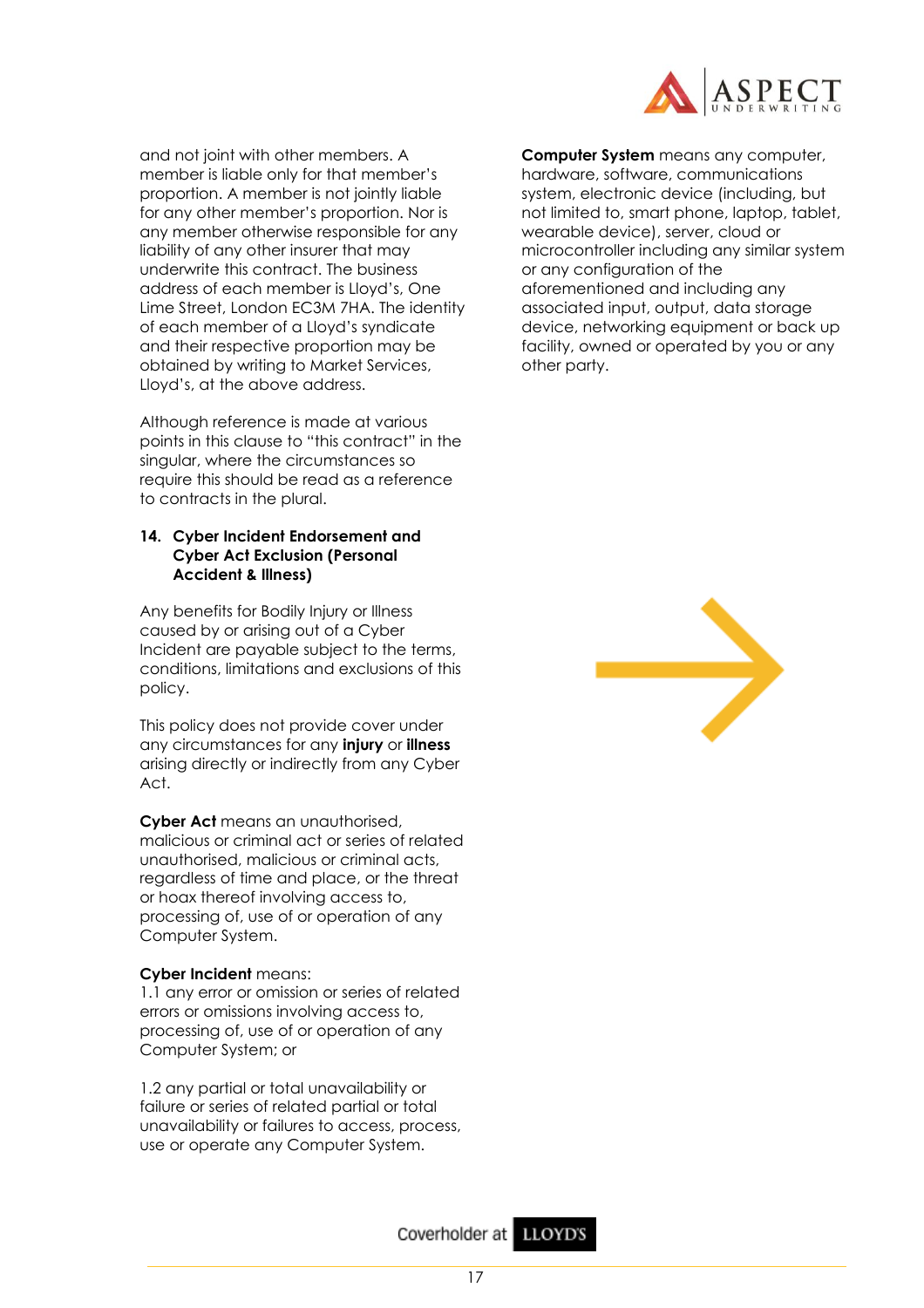

## **Insuring Clauses**

In consideration of the payment of the Premium by each Premium Due Date during the **policy period**, and subject to the terms and conditions, exclusions and limitations, contained in, endorsed or attached to the Policy, if, during the **policy period**, any of the Insured Events happens to an **insured person**, **we** will pay, the benefit specified in the **schedule**, in the manner described.

## a) **ACCIDENTAL DEATH & TOTAL PERMANENT DISABLEMENT**

#### **Benefit Table**

The compensation being a percentage of the Sum insured specified in the **schedule**.

|     | <b>The Events</b>                                                                                           | <b>The</b>          |
|-----|-------------------------------------------------------------------------------------------------------------|---------------------|
|     |                                                                                                             | <b>Compensation</b> |
| 1.  | <b>Accidental Death</b>                                                                                     | 100%                |
| 2.  | <b>Total Permanent Disablement</b>                                                                          | 100%                |
| 3.  | Permanent Paraplegia                                                                                        | 100%                |
| 4.  | Permanent Quadriplegia                                                                                      | 100%                |
| 5.  | Permanent Total Loss of Sight of both eyes                                                                  | 100%                |
| 6.  | Permanent Total Loss of sight of one eye                                                                    | 100%                |
| 7.  | Permanent Total Loss of use of two limbs.                                                                   | 100%                |
| 8.  | Permanent Total Loss of use of one limb.                                                                    | 100%                |
| 9.  | Permanent and Incurable Insanity                                                                            | 100%                |
| 10. | Permanent Total Loss of hearing in both ears                                                                | 80%                 |
| 11. | Permanent Total Loss of Hearing in one ear                                                                  | 20%                 |
| 12. | Permanent Total Loss of four fingers and a thumb (either<br>hand)                                           | 75%                 |
| 13. | Permanent Total Loss of the lens of both eyes                                                               | 100%                |
| 14. | Permanent Total Loss of the lens of one eye                                                                 | 60%                 |
| 15. | Third Degree burns and/or resultant disfigurement which<br>covers more than 40% of the entire external body | 50%                 |
| 16. | Permanent Total Loss of use of four fingers of either hand                                                  | 40%                 |
| 17. | Permanent Total Loss of use of one thumb both joints (either<br>hand)                                       | 30%                 |
| 18. | Permanent Total Loss of use of one thumb one joint (either<br>hand)                                         | 15%                 |
| 19. | Permanent Total Loss of fingers of either hand three joints                                                 | 10%                 |
|     | 20. Permanent Total Loss of fingers of either hand two joints                                               | 8%                  |
| 21. | Permanent Total Loss of fingers of either hand one joint                                                    | 5%                  |
| 22. | Permanent Total Loss of use of toes of either foot - all, one<br>foot                                       | 15%                 |
| 23. | Permanent Total Loss of use of toes of either foot - great,<br>both joints                                  | 5%                  |
| 24. | Permanent Total Loss of use of toes of either foot - great,<br>one joint                                    | 3%                  |
| 25. | Permanent Total Loss of use of toes of either foot - other than<br>great, each toe                          | $1\%$               |
| 26. | Fractured leg or patella with established non-union                                                         | 10%                 |
| 27. | Permanent Shortening of leg by at least 5 cm                                                                | 8%                  |

Compensation shall not be payable:

- a) Under more than one of the Events (1-27) in respect of the same period of time
- b) Beyond 65 years of age, unless otherwise agreed to by **us** in writing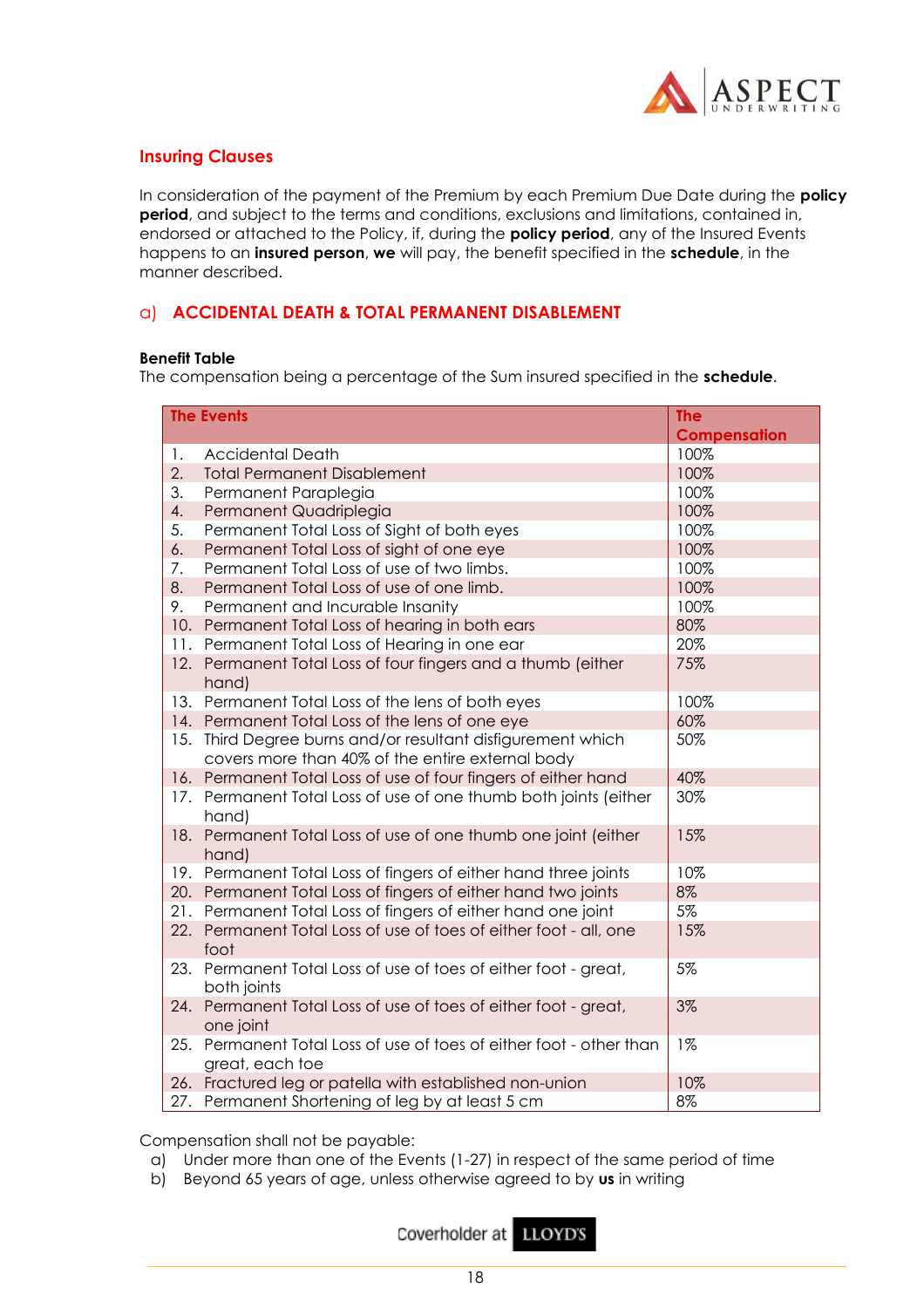

## **Total Permanent Disablement Definition 1) If employed at the date of disablement:**

Disablement which entirely prevents the **insured person** from attending to their **normal occupation** and which lasts twelve months and at the end of that period is beyond hope of improvement.

## **2) If not employed at the date of disablement:**

The Daily Activities of the **insured person** shall be assessed as follows: ABBREVIATIONS: I, independent; A, assistance; D, dependent

- 1. Bathing (sponge, shower, or tub):
- I: receives no assistance (gets in and out of tub if tub is the usual means of bathing);
- A: receives assistance in bathing only one part of the body (such as the back or a leg);
- D: receives assistance in bathing more than one part of the body (or not bathed).
- 2. Dressing:

I: gets clothes and gets completely dressed without assistance; A: gets clothes and gets completely dressed without assistance except in tying shoes;

D: receives assistance in getting clothes or in getting dressed or stays partly or completely undressed.

3. Toileting:

I: goes to 'toilet room', cleans self, and arranges clothes without assistance (may use object for support such as cane, walker, or wheelchair and may manage night bedpan or commode, emptying it in the morning);

A: receives assistance in going to 'toilet room' or in cleansing self or in arranging clothes after elimination or in use of night bedpan or commode;

D: doesn't go to room termed 'toilet' for the elimination process.

4. Transfer:

I: moves in and out of bed as well as in and out of chair without assistance (may be using object for support such as can or walker);

A: moves in and out of bed or chair with assistance;

D: doesn't get out of bed.

5. Continence:

I: controls urination and bowel movement completely by self;

A: has occasional 'accidents'; D: supervision helps keep urine or bowel control; catheter is used, or is incontinent.

6. Feeding:

I: feeds self without assistance; A: feeds self except for getting assistance in cutting meat or buttering bread; D: receives assistance in feeding or is fed partly or completely using tubes or intravenous fluids.

If the assessment results in two or more of these activities being rated as A or D, **we** shall pay the Total Permanent Disablement Benefit specified in the Benefit Table.

## **Special Provisions Applicable to this Product only:**

- a) **we** shall not be liable under the Policy for more than one **injury** for an **insured person**, where the **insured person** has already had a successful claim under the Policy for one of the insured Events 1-27.
- b) Benefits will not be payable for more than one of the insured events 1-27 arising out of the same **injury**. In that event, the highest benefit applicable will be payable.
- c) No cover is provided under this policy for an **injury** or **illness** which occur on or after the date an **insured person** reaches the Maximum Age Limit, unless otherwise agreed to by **us** in writing.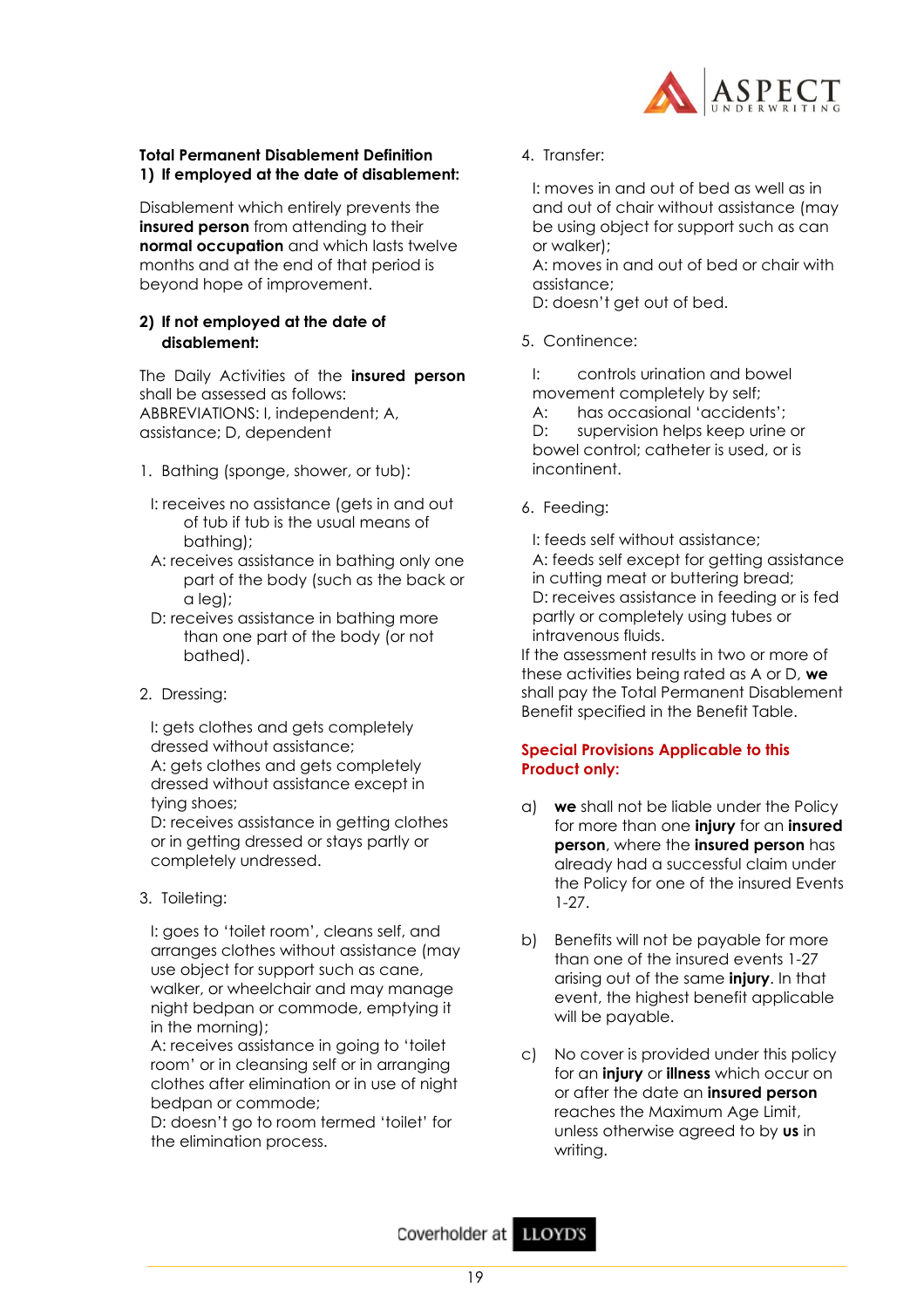

- d) Unless an **insured person** otherwise directs, all benefits shall be paid to the **insured person**, or, in the case of the **insured person**'s death, to the **insured person**'s legal personal representative.
- e) If death is not covered, then no claim shall be payable, in respect of any **injury** which would have given rise to a claim for death had that item been covered.
- f) If death is covered and an **injury**  causes the death of the **insured person** within twelve months following the date of the **injury** and prior to the definite settlement of the benefit for disablement provided for under Items 2 to 7 of the Benefits shown in the **schedule**, there shall be paid only the benefit provided for in the case of death.
- g) If the benefit for death is covered, this benefit shall also be payable in the event of disappearance of an **insured person**. **we** will only provide this benefit if:
	- i. the **insured person's** body is not found within twelve months of their disappearance, and sufficient evidence is produced, satisfactory to **us,** that leads **us**  inevitably to the conclusion that the **insured person** has sustained **injury** and that such injury has caused their death; and
	- ii. the person or persons to whom such sum is paid shall sign an undertaking to refund such sum to **us** if the **insured person** is subsequently found to be alive.
- h) No benefit shall be payable should **illness** cause the death of the **insured person.**
- i) If your Total Permanent Disablement cover is purchased within superannuation (Refer 5. Insurance in Superannuation), the definition of **Total Permanent Disablement** is amended to **other occupation**.

## **Definitions Applicable to this Product:**

**"Pre-Existing Condition"** means any medical condition, side-effect or symptoms of a condition which the **insured person** has received medical attention, sought or received treatment, undergone tests or taken prescribed medication for in the three (3) years prior to that **insured person's** Effective Date of Individual Cover. Such medical condition will remain uninsured until the expiry of three consecutive years from the cessation of any treatment, advice or recommendation from a **medical practitioner**.



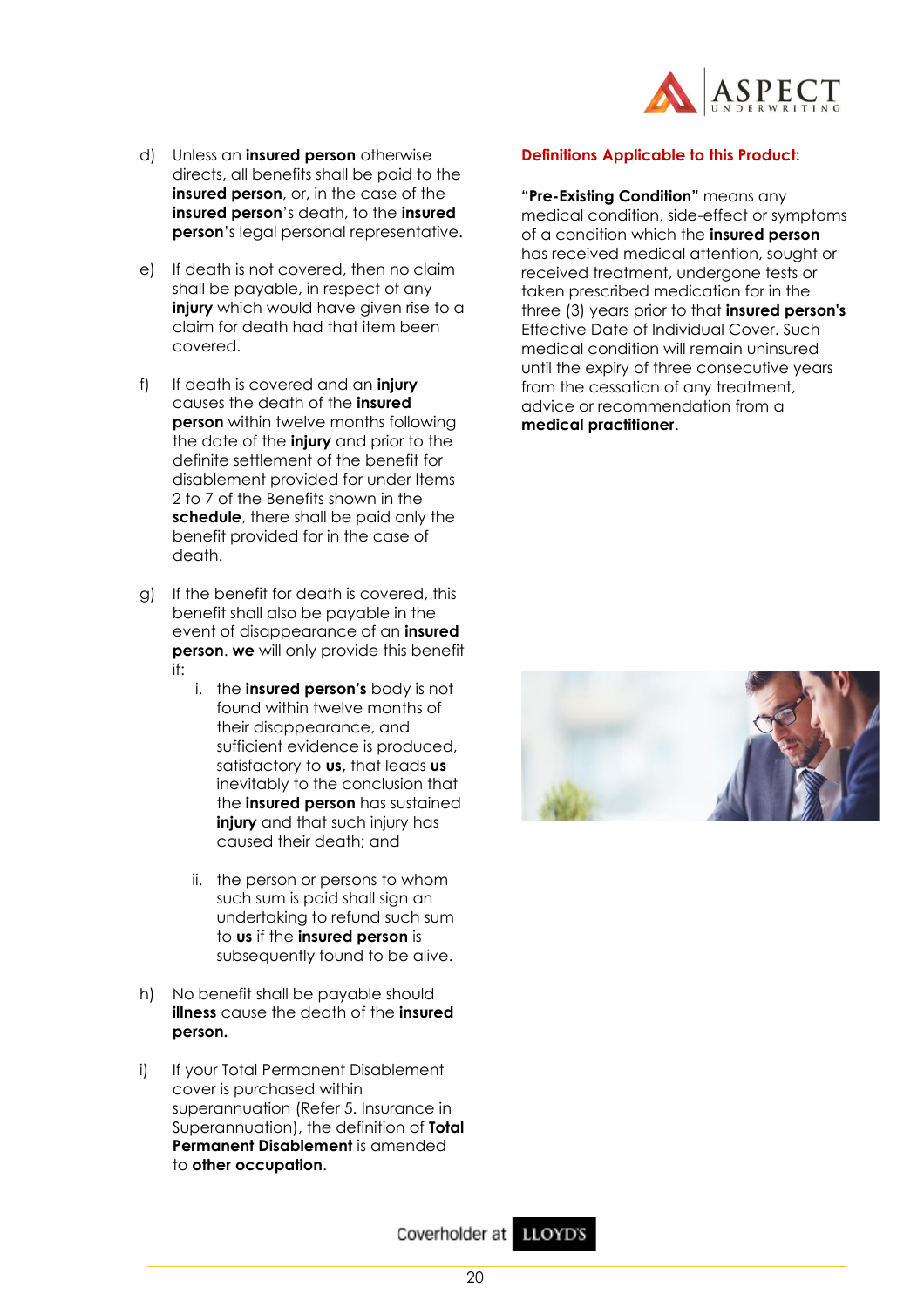

## **b) INCOME PROTECTION**

## **Table of Events**

The following Benefits shall be payable in respect of each insured event which occurs during the **policy period**.

## **Injury & Illness Benefit**

| Insured<br>Event                       | The Benefit                                                                                                                                                                                                                                                                                                                                                                                                                                                                                                                         |  |  |  |  |
|----------------------------------------|-------------------------------------------------------------------------------------------------------------------------------------------------------------------------------------------------------------------------------------------------------------------------------------------------------------------------------------------------------------------------------------------------------------------------------------------------------------------------------------------------------------------------------------|--|--|--|--|
| Injury or illness as defined, causing: |                                                                                                                                                                                                                                                                                                                                                                                                                                                                                                                                     |  |  |  |  |
| 1. Total<br>Disablement                | During such <b>total disablement</b> , the amount specified in the<br>schedule or income as defined, whichever is the lesser.                                                                                                                                                                                                                                                                                                                                                                                                       |  |  |  |  |
| 2. Partial<br>Disablement              | During such partial disablement, if the insured person is able to<br>return to work in a reduced capacity then the Benefit payable shall<br>be calculated as the difference between the <b>total disablement</b><br><b>benefit</b> and the current <b>income</b> received from the reduced work<br>capacity.<br>If the <b>insured person</b> is able to return to work in a reduced capacity<br>but declines to do so, then the Benefit payable will be reduced to<br>25 per cent of the <b>total disablement benefit</b> per week. |  |  |  |  |

**Maximum Benefit Period** - as stated in the **schedule**



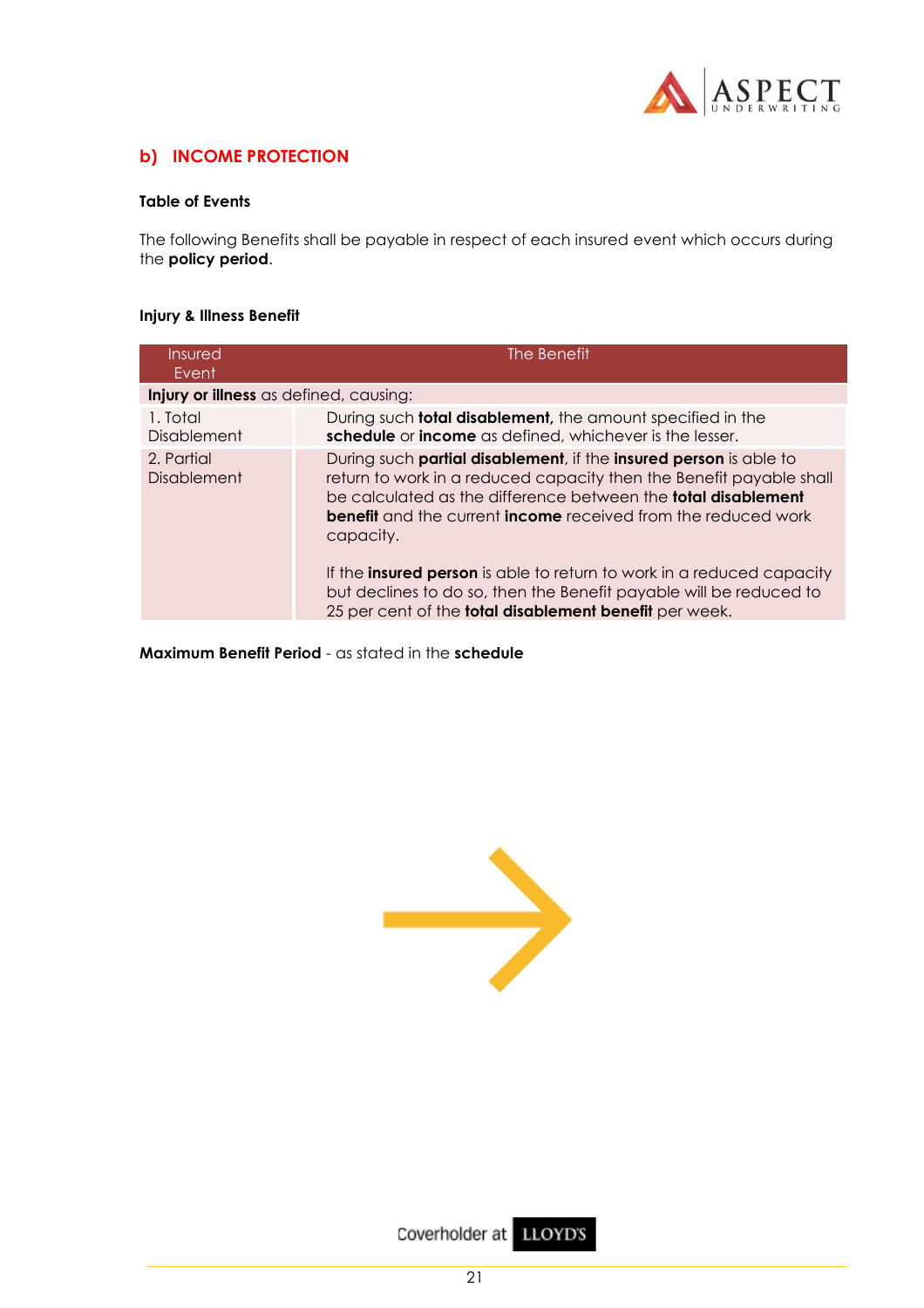

## **Additional Benefits included automatically in your Income Protection cover**

(i) **Rehabilitation Assistance** - in the event of the payment of a claim under Total Permanent Disablement or Income Protection, **we** at **our** absolute discretion, may elect to assist the **insured person** in arranging for training or advice from a licensed vocational school, provided such training or advice is undertaken with the agreement of the **insured person**'s attending registered and legally qualified medical practitioner.

> Assistance may also include family counselling to help the **insured person** and his or her family cope with the **insured person**'s disability and to enable the **insured person** to live an independent life. The maximum amount payable by **us** in respect of this assistance may be up to AUD25,000 in respect of an **insured person** and is at Our absolute discretion to pay for or assist in the arranging of such services.

(ii) **Return to Work Assistance** - in the event of the payment of a claim under Total Permanent Disablement or Income Protection, **we** at **our** absolute discretion, may elect to assist the **insured person** in arranging for professional assistance to improve their physical and/or emotional condition.

> Assistance includes special equipment for and/or modifications to the **insured person**'s normal residence or workplace. The maximum amount payable by **us** in respect of this assistance may be up to AUD25,000 in respect of an **insured person** and is at Our absolute discretion to pay for or assist in the arranging of such services.

The insured must co-operate with **us** and assist **us** in getting an

**insured person** who is on claim to return to full-time work or reduced work capacity.

- (iii) **Homemaker Assistance Benefit** if an **insured person**'s spouse or partner who performs Homemaker Duties and is not in receipt of any income suffers an **injury** or **illness** lasting for twenty-four (24) consecutive hours or more, **we** will pay for Homemaker Assistance to aid the spouse or partner in performing their Homemaker Duties, provided that:
	- no such Benefit payments have ever been made in respect of the spouse or partner under the Policy;
	- such Benefit payments are not payable to any family members, relatives or any other person permanently living with the **insured person** or their spouse or partner;
	- such Homemaker Assistance is not related to the provision of medical or nursing care support or treatment;
	- such Benefit payments are not payable under any other provision(s) of the Policy;
	- the **insured person's** spouse or partner is certified by a registered and legally qualified medical practitioner as being unable to perform their regular Homemaker Duties; and
	- the **insured person** must provide **us** with written proof that he or she has incurred expenses in obtaining Homemaker Assistance (for example receipts or invoices).

Homemaker Assistance Benefit:

- a) Amount up to a maximum of \$400 in respect of amounts incurred in respect of any one calendar week.
- b) Period Up to a maximum of twenty (26) weeks.
- c) **waiting period** the **waiting period** for this Benefit shall be the same period as shown in the **schedule** for **we**ekly **injury** benefits and **we**ekly **illness** benefits that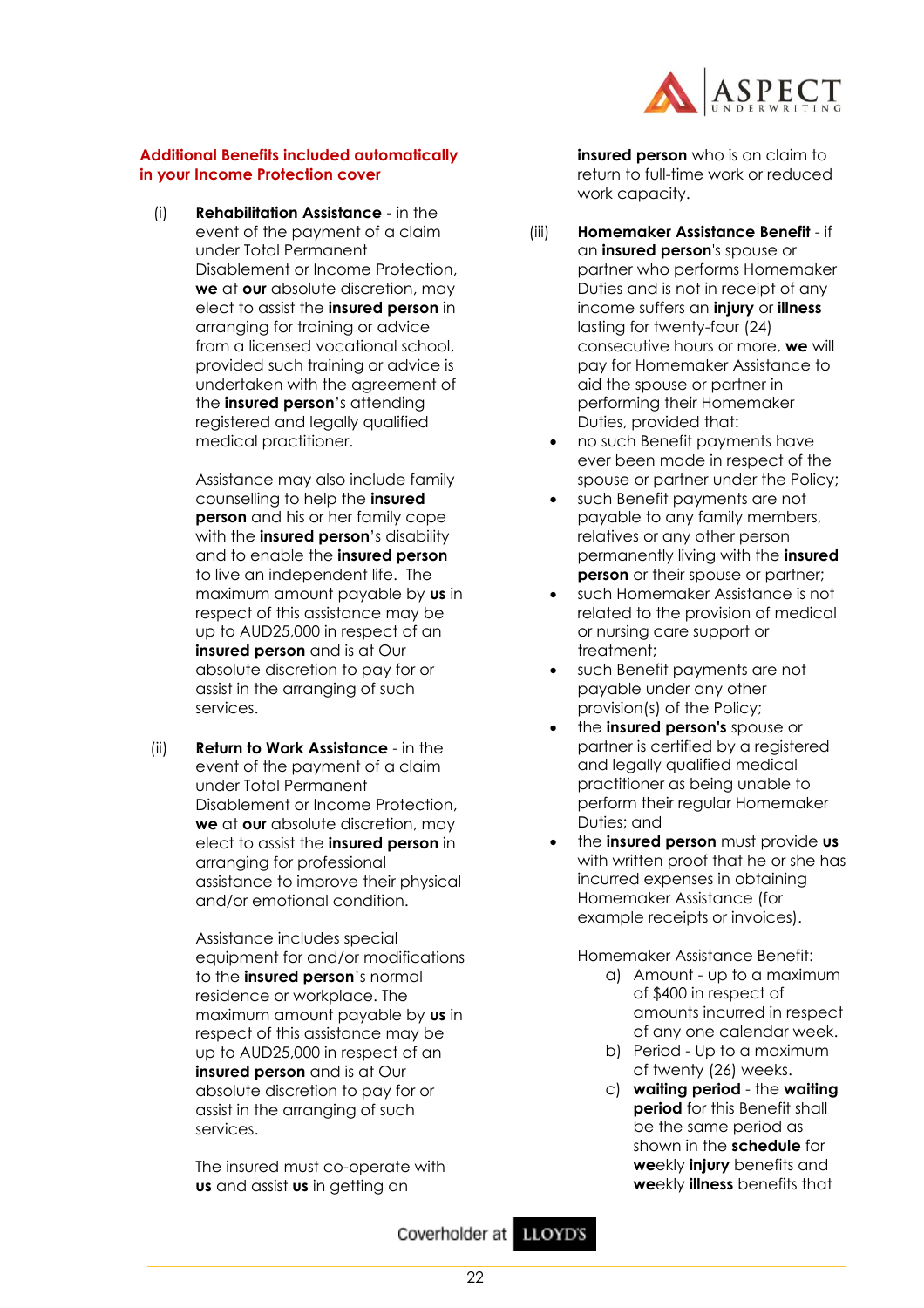

are payable under the Policy.

- (iv) **Inflation Protection Benefit** An annual automatic increase to your cover of 3%, designed to be in line with Consumer Price Index (CPI).
- (v) **Waiver of Premium Benefit We** will reimburse your Income Protection premiums while you're receiving a benefit payment for Income Protection.
- (vi) **Increasing Claim Benefit** While **you** are receiving payments, **we** will increase benefit payments in line with Consumer Price Index on each anniversary of the commencement of continuous benefit payments. This increase is capped at a 5% increase per year.
- (vii) **Mental Health Discount Option We** will discount **your** Income Protection premiums by 10% if you reduce your Benefit Period for **Nervous or Mental And/Or Psychiatric Disorders** to a maximum of 104 weeks in total.

Only available if

- The Benefit Period **you** selected is 260 weeks
- if **you** do not have a history of **Mental And/Or Psychiatric Disorders**
- (viii) **Life Events Cover**

When one of the following life events occurs to the Insured Person:

- Marriage
- Birth of a child
- Promotion at existing employment or new employment

**You** are entitled to increase your nominated insurable income by a maximum of 15% without the need to provide additional health information.

**You** are entitled to take up this option for only one of the life events listed during any one policy year.

This option is not available if healthrelated loadings, restrictions or exclusions already apply to your cover.

## **Optional Additional Benefits Bundle (not included automatically in your Temporary Total Disablement cover)**

The following Additional Benefits may be purchased by you as an optional extra with an additional premium payable.

Please note these Additional Benefits are bundled together and cannot be purchased individually.

## (i) **Bed Confinement Benefit**

If **you're** bed confined for more than 72 consecutive hours as a result of being **totally disabled** during the **waiting period**, we'll pay 1/30th of the Temporary Total Disablement Benefit for each day (including the first 72 consecutive hours) **you** are bed confined during the **waiting period**, for up to a maximum of 90 days. If **you** become bed confined as a result of suffering a recurring disability, any further benefits will be determined after taking into account the benefits already paid under this benefit. Payments will be made monthly in arrears.

## (ii) **Family Support Benefit**

we pay a monthly benefit of up to \$5,000 up to a maximum of three months if an **Immediate Family Member** stops paid work to care for **you**. **You** must be **Totally Disabled** and Bed Confined for 30 consecutive days to be eligible. Any benefit is reduced by amounts reimbursed from the Housekeeper Benefit.

## (iii) **Accommodation Benefit** If **you're** bed confined as a result of being **totally disabled** and: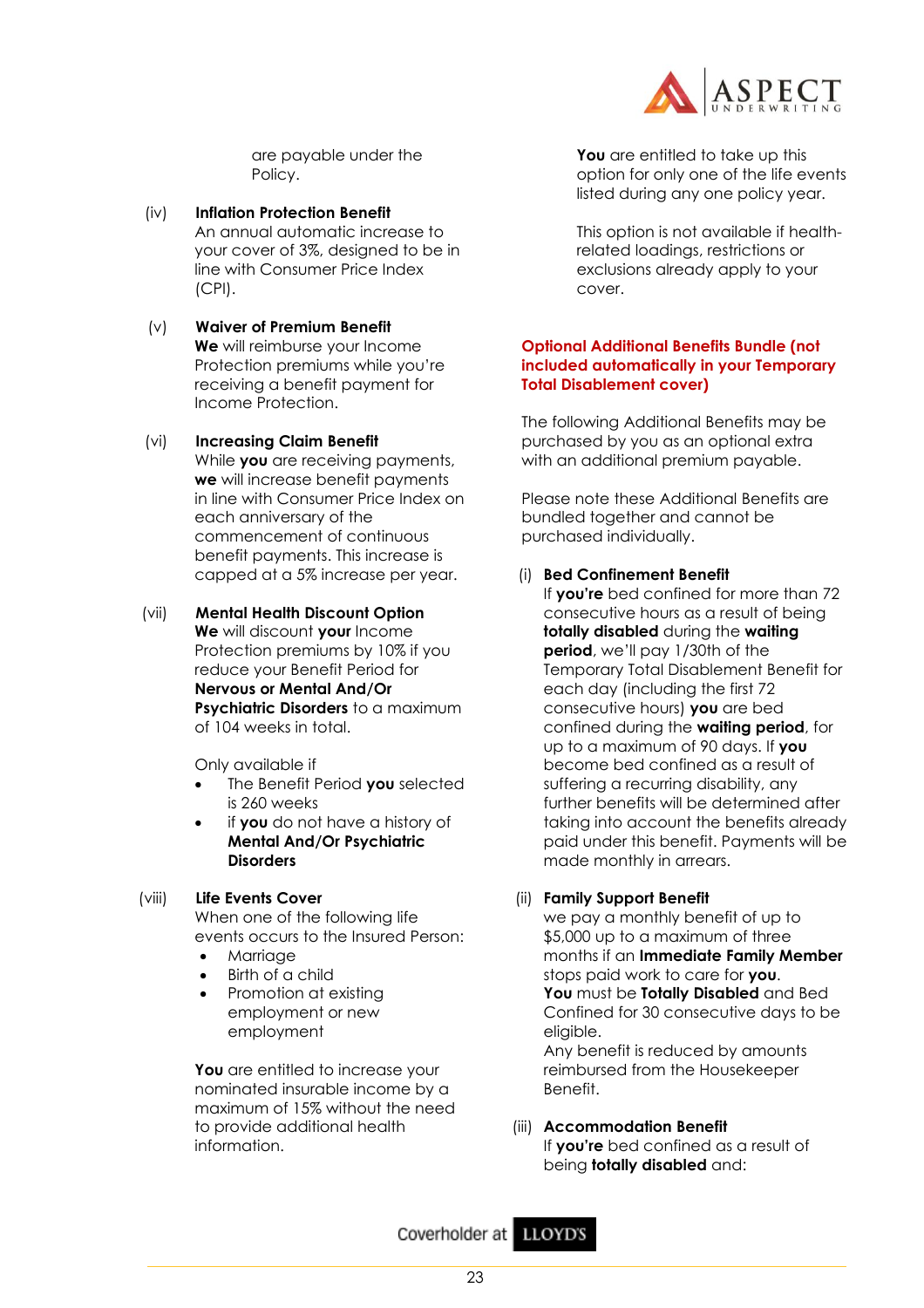

• **you** became **totally disabled** more than 100km from your usual place of residence, or

• on the advice of a **medical practitioner**, you travel to a place more than 100km from your usual place of residence,

we'll reimburse actual accommodation costs directly incurred by an **immediate family member** accommodated near where **you're** bed confined. we'll reimburse up to \$250 per day for a maximum of 30 days in any 12-month period. Payments will be made monthly in arrears.

## (iv) **Housekeeper Benefit**

we pay a monthly benefit of up to \$5,000, for up to six months, to a nonfamily member that **you** are totally reliant upon. **You** must be **Totally Disabled** for 30 consecutive days and bed confined at home to be eligible. Any benefit is reduced by amounts reimbursed from Family Support Benefit.

#### (v) **Overseas Assistance Benefit**

If **you're** overseas and become **totally disabled** and are entitled to receive payments from **us**, we'll reimburse reasonable expenses for **you** and **your immediate family members** to return to either **your** home address or a medical facility in Australia.

we'll reimburse up to a maximum of \$10,000 for this Benefit over the life of **your** cover with **us**.

You must advise **us** in advance of your return journey to Australia and payment will only be made after appropriate evidence is received.

This benefit won't apply:

- if your journey overseas before becoming disabled was taken against the advice of a health care professional, or
- for expenses covered by any other insurance policy. For example, travel insurance.
- (vi) **Involuntary Unemployment Benefit We** will reimburse **your** Income Protection premiums, including

premiums for the Additional Benefit Bundle, if **you** become involuntarily unemployed for reasons other than **Illness** or **Injury** for up to a maximum of three consecutive months from the date of unemployment.

**You** will continue to be covered over this period. This benefit only applies if **you** have had cover for a minimum of six months.

**We** will resume collecting premiums at the end of this three-month period.

This benefit will also cease on the date you're no longer unemployed, if it is within the three-month benefit period.

## (vii) **Elective Surgery Benefit**

**We** will pay the Income Protection Benefit (as per the applicable terms and conditions stated) if **you** have **elective surgery**.

This Benefit will not apply if your **elective surgery** to improve your appearance took place within 6 months of:

- the commencement date
- any nominated increase in **your** Sum Insured (but only in respect of the increased portion), or
- the most recent reinstatement of **your** cover under this Policy.

This benefit is not available for superannuation policies.

## (viii) **Child Care Benefit**

**We** will reimburse you for costs incurred in relation to providing outside care for any children under the age of 12, as a result of your **total disablement**. The benefit will be an additional 5% of the Total Temporary Disablement Benefit or Partial Temporary Disablement Benefit (as applicable), up to a maximum of \$500 per month for three months.

## (ix) **Child's Trauma Benefit**

(Not available if your policy is purchased by your Superannuation Fund)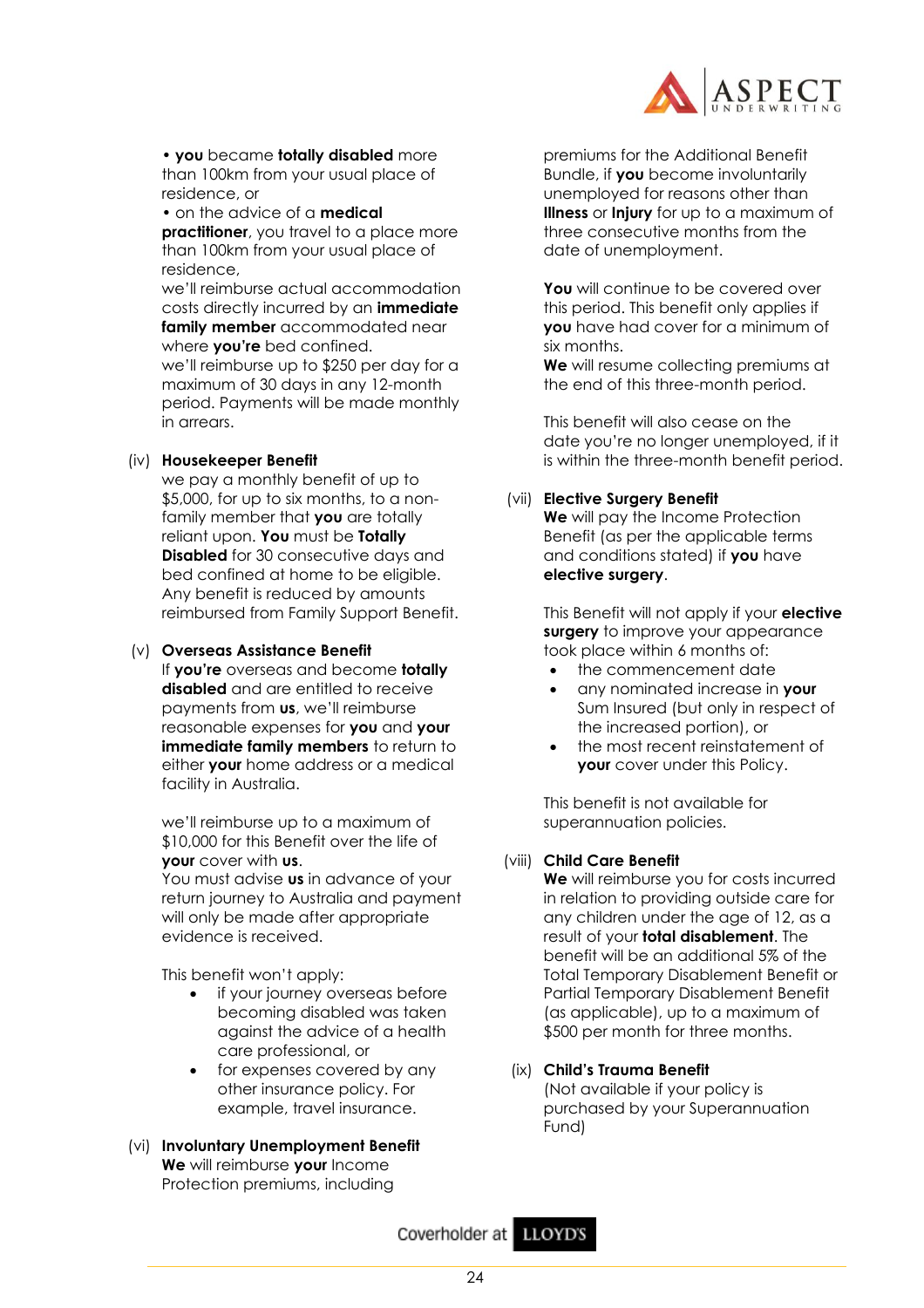

**We** will pay a lump sum payment of three times the Total Temporary Disablement Benefit up to a maximum of \$25,000 if your child suffers a Medical Event listed in Trauma & Serious Illness section of this Product Disclosure Statement.

Under this Benefit, no payments will be made for Cancer, Heart Attack or Stroke if that event occurred or was diagnosed, or the signs or symptoms leading to diagnosis became apparent, within six months after the:

- Child's Trauma Benefit start date; or
- most recent date we agreed to reinstate **your** Policy.

No payment will be made if the Medical Event is caused directly or indirectly by the intentional act of a person who stands to derive a benefit from the claim payment.

This benefit is available for **your**  financially dependent children aged between two and 15 at the time of application. Cover expires on the Policy anniversary before **your** child's 19th birthday, or all cover under this policy ceases.

## **Special Provision applicable to this Product only**

- 1. Compensation shall not be payable:
	- a. Under any of the **insured events** in excess of the Maximum Benefit Period shown in the **schedule** against such **insured events** in respect of any one **injury** or **illness**.
	- b. For the **waiting period**.
	- c. For any time after the expiry of the **waiting period** during which the **insured person** receives sick leave or other not-at-work' related payments, either directly or indirectly from their **employer**. Such payments may be reinstated where there is a delay in **us** accepting liability and the **employer** agrees to re-credit any not-at-work related payments in

excess of the **waiting period** as specified in the **schedule**.

- d. If the **insured person** is entitled to any **statutory benefit**. However, this is subject to Special Provision 3 (Top-Up Benefit).
- e. Under more than one of the Benefits in respect of the same period of time
- f. Once the **insured person** is deemed fit to return to work by a **medical practitioner**
- 2. If an **insured person** is able to return to work in a reduced capacity, and that work is available, but declines to do so, then the Benefit will be 25% of the Benefit the **insured person** was receiving.
- 3. In the event of **injury** or **illness** which entitles the **insured person** to **statutory benefits**, **we** will only pay the difference between the **statutory benefits** and the Income Protection benefit amount specified in the **schedule** (otherwise known as a Top-Up benefit). **We** will pay this amount for as long as the **insured person** is entitled to receive the **statutory benefits** or the end of the Maximum Benefit Period, whichever occurs first. When the **statutory benefits** payable to the **insured person** cease, **we** will also cease payments and no further claim will be accepted or Benefit payable in respect of the **insured event** from which the **insured person** received the **statutory benefits**.

This is subject to these Special Provisions 4 & 6.

4. If **we** are paying a Top-Up Benefit to an **insured person** and the **insured person** agrees to redeem or convert their **statutory benefit**s entitlement to a lump sum payment with an insurer or authority, then Our liability to pay Top-Up Benefits to an **insured person** (subject to the Maximum Benefit Period) is limited to **us** paying a lump sum commutation to the **insured person** calculated as follows: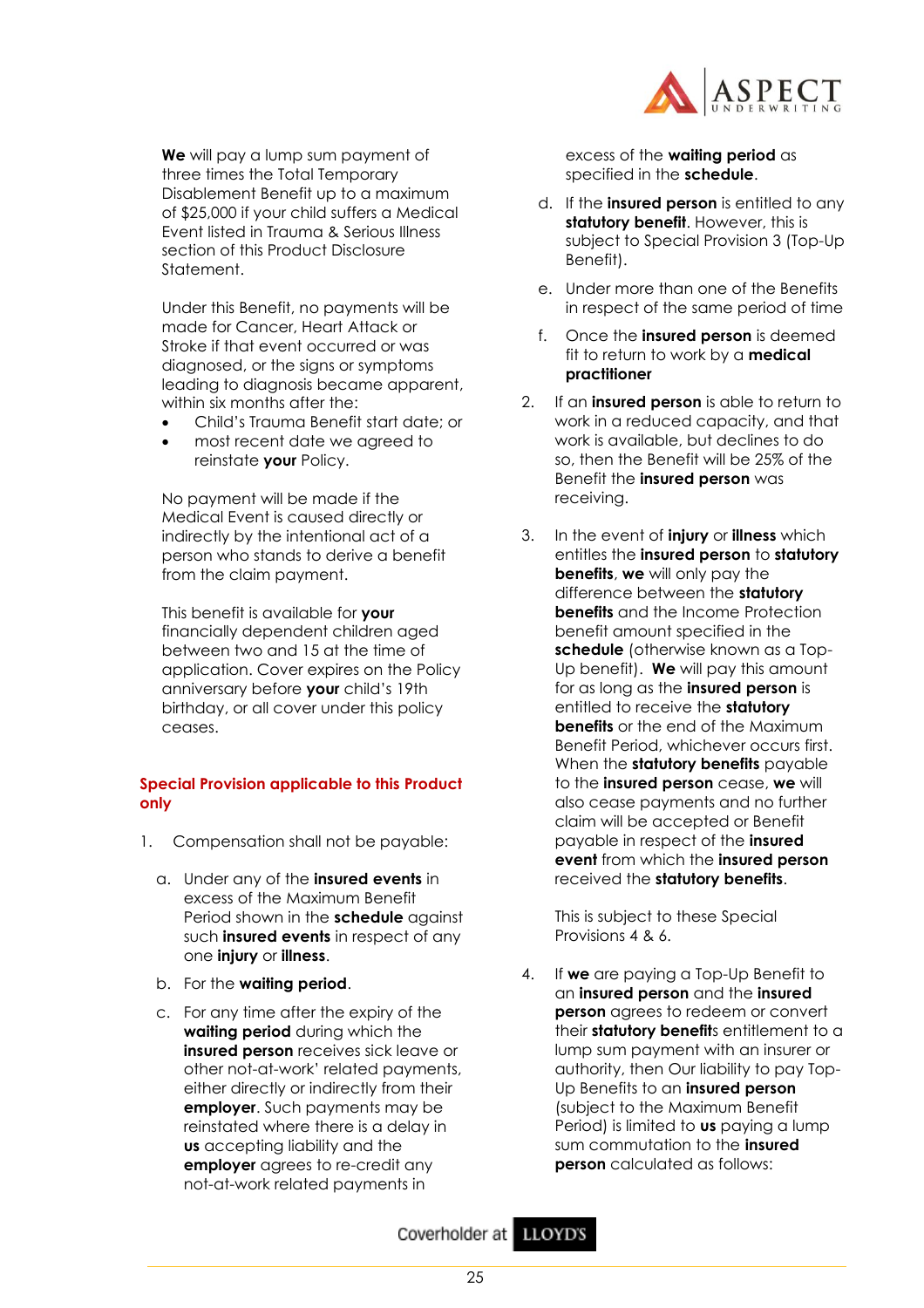

**A** divided by **B** equals **C**, which is then multiplied by **D A** is the commutation sum agreed with the insurer or authority **B** is the regular **statutory benefit C** is the number of weeks the commutation sum equates to **A** divided by **B D** is Our weekly **income** Top-Up Benefit

- 5. Benefits for a period of less than one week will be paid at the rate of oneseventh (1/7th) of the weekly Benefit for each day during that the **total disablement** or **partial disablement** continues.
- 6. If an **insured person** suffers a recurrence of Total and/or **partial disablement** from the same or related cause or causes, the subsequent period of Total and/or **partial disablement** will be deemed a continuation of the prior period. However, this shall not apply if the **insured person** has worked on a fulltime basis for at least six (6) consecutive months between such periods of disablement, in which case the subsequent period of Total and/or **partial disablement** shall be deemed to have resulted from a new **injury** or **illness** and a new **waiting period** shall apply.
- 7. **We** are not liable to pay a Benefit relating to any further Disablement caused by the same **injury** or **illness** once the Maximum Benefit Period expires. Subject to the terms of this policy and payment of Premium, **we** will be liable to pay a Benefit for any further Disablement which is caused by an unrelated **injury** or **illness**.
- 8. Benefits shall be payable fourteen (14) days in arrears, or such other period as may be agreed from time to time and case to case, commencing at the end of the first fourteen (14) days after the **waiting period**.
- 9. If an **insured person** is entitled to make a claim to be paid under the Policy through being unable to follow their **normal occupation** with their **employer** and continues to earn an **income** from another **employer** that **income** will not affect the payment of a Benefit under the Policy unless the total of the payment under the Policy and the **income** derived from the other employment exceeds the average weekly **income** as determined under the Policy at the date of occurrence of the **illness** or **injury**. Should the total figure exceed the average weekly **income** then the excess portion of that **income** will be deducted from payments under the Policy.
- 10. In the event that an **insured person** receives an **income** related benefit from another insurance policy arising out of an insured Event for which a Benefit is payable under the Policy, **we** will pay a Benefit which is the amount, if any of the difference between the Benefit payable under the Policy and the amount received from the other insurance policy.
- 11. In the event that an **insured person** is in receipt of a claim and has their employment terminated by their **employer**, **we** will continue to pay the claim subject to the continuation of the **total disablement** and/or **partial disablement** which first caused the claim, subject to the Maximum Benefit Period as shown in the **schedule**.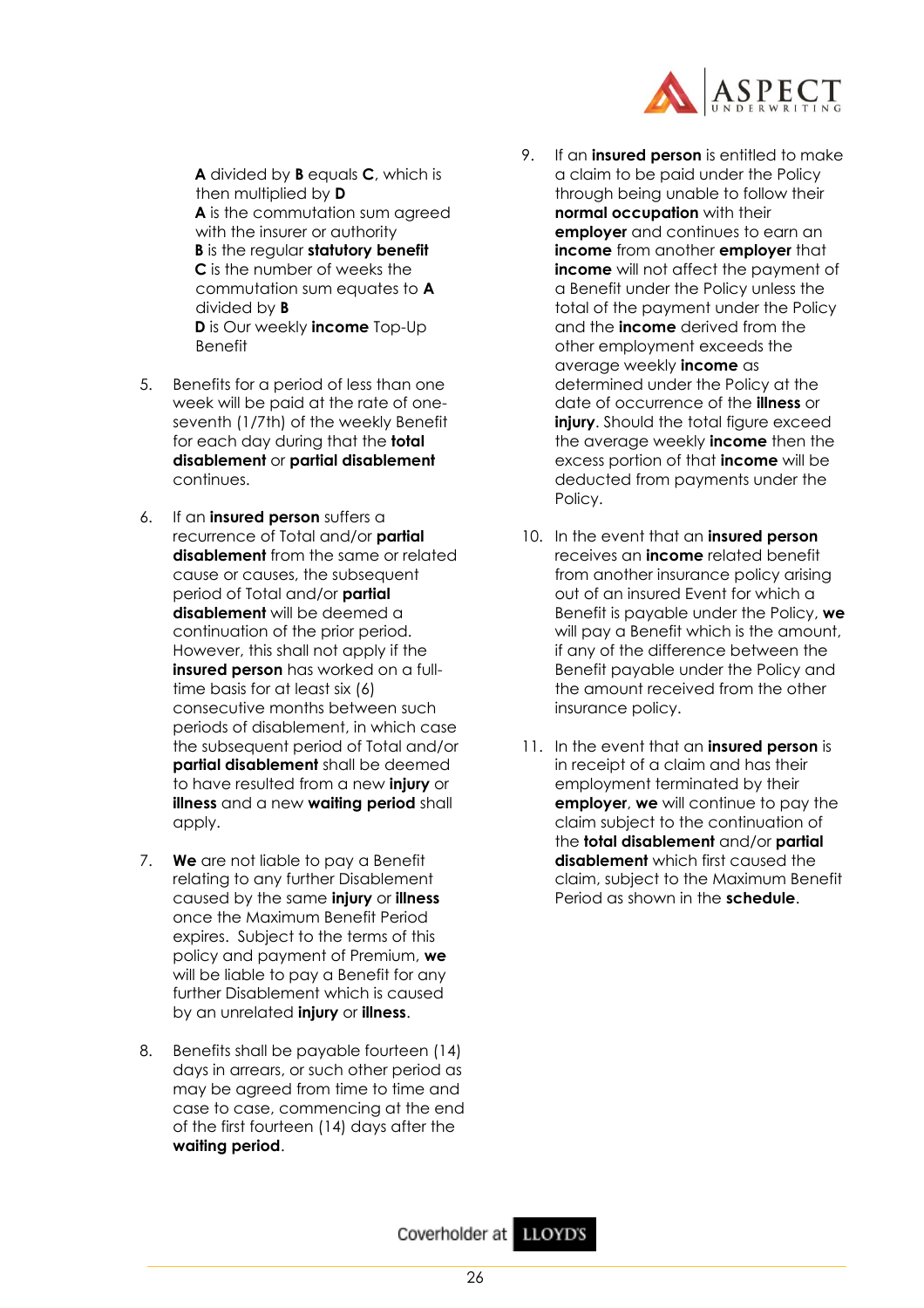

- 12. All persons aged from 18 up to 65 years are **insured persons** under the Policy in the event of a claim, unless otherwise stated in the **schedule** or via policy endorsement.
- 13. If an **insured person** is disabled by a degenerative condition (including any condition that has gradually developed over time) affecting your musculoskeletal system (muscles, bones, ligaments and joints, including vertebral discs and cartilage), the Benefit payable will be reduced by 50%.
- 14. Where an **insured person**'s employment has been terminated due to redundancy, the benefit period will be the lesser of the Maximum Benefit Period or 90 days from the termination date.

#### **Definitions Applicable to this Product:**

**"Pre-Existing Condition"** means any **illness** or **injury** that an **insured person** is having or has had treatment for or advice for treatment for in the twelve (12) calendar months prior to the date of commencement of his or her cover under a policy issued by **us**. However, such **illness** or **injury** will be covered provided:

a) An **insured person** has, with the agreement of a **medical practitioner**, ceased all treatment or advice for at least twelve (12) months during the insured period.

Or

An **insured person** has had two years of continuous cover under a policy issued by **us** at the time of their **total disablement** and was **actively at work** for the two consecutive months prior to their **total disablement** which leads to the claim.

## **c) TRAUMA**

#### (Not available if your policy is purchased by your Superannuation Fund)

#### Should an **insured person** during the **period of insurance**:

- i) Be diagnosed as suffering from any of the **Medical Events** described (except any **Medical Events** shown as excluded in the **schedule**); or is proven to have undergone the types of surgery also described (other than that described in Medical Events 1) or any surgery shown as excluded in the **schedule**); **we** will pay the Trauma Benefit specified in the **schedule**. Provided that **you** survive a period in excess of 30 days from the date of diagnosis or surgery.
- ii) Is proven to have undergone the types of surgery described in Medical Events 1) below (unless such surgery is excluded in the **schedule**), **we** will pay to **you** 25% of the Trauma Benefit specified in the **schedule**. The Trauma Benefit will thereafter be reduced by this payment. Only one payment for each **insured person** for this insured Event will be allowed under all Policies issued by **us**. Provided that the **insured person** survives a period in excess of 30 days from the date of surgery.

#### **Medical Events**

**1) Angioplasty:** The undergoing of angioplasty to correct 70% obstruction of two or more arteries; or to correct stenotic heart valve disease. Any claim must be supported by documentation from an appropriate consultant holding such an appointment at a major hospital and include pre- and post-procedure angiograms, and the disease must be considered uncontrollable by noninvasive medical therapy. The procedures of balloon angioplasty or balloon valvuloplasty, excimer laser, rotablation, stents and directional atherectomy are specifically included.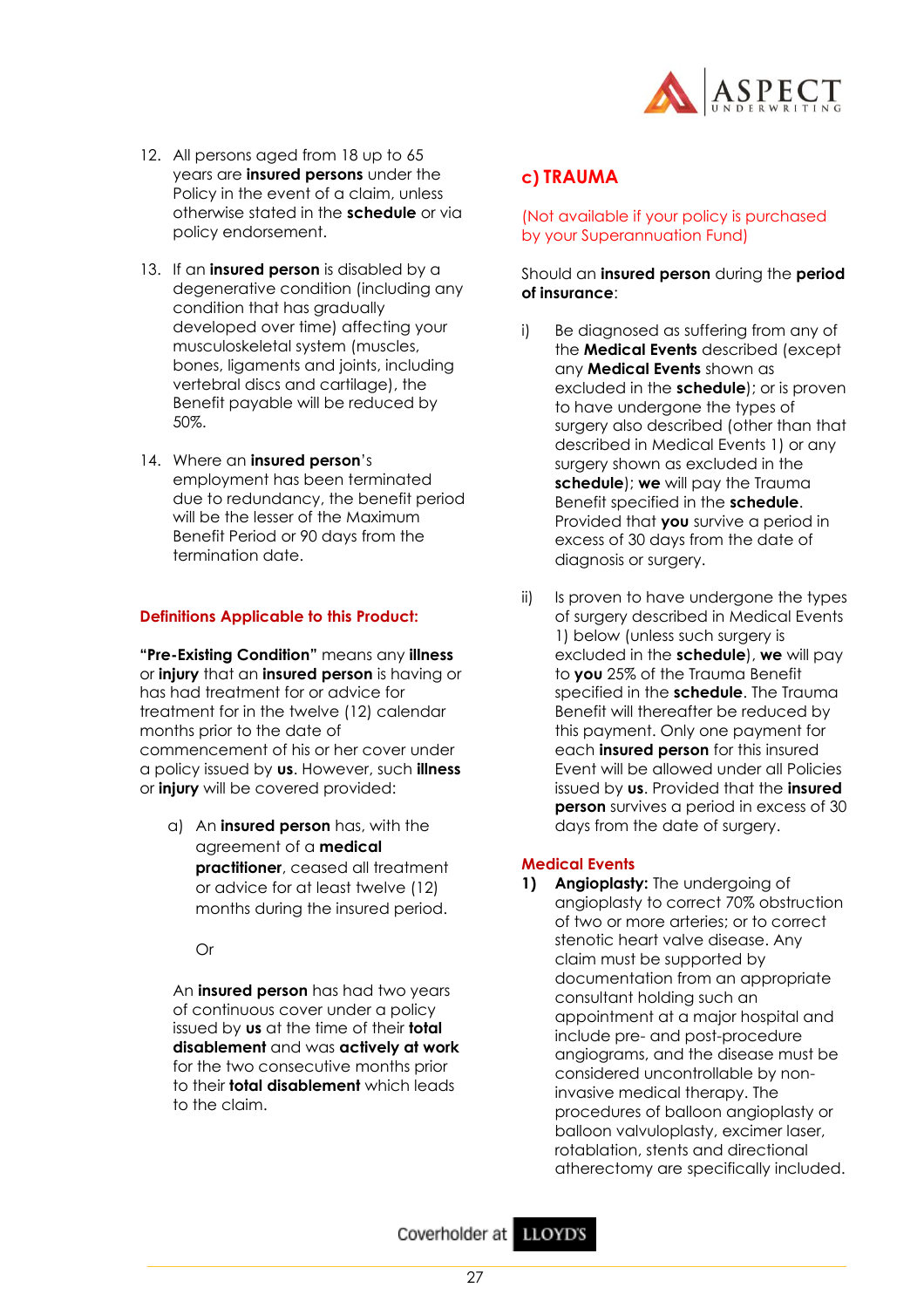

- **2) Aorta Surgery:** Undergoing surgery for disease of the aorta needing excision and surgical replacement of a portion of the diseased aorta with a graft. For this definition, aorta means the thoracic and abdominal aorta but not its branches.
- **3) Benign Brain Tumour:** A non-malignant tumour in the brain resulting in permanent deficit to the neurological system. Tumours or lesions in the pituitary gland are not covered.
- **4) Cancer:** A malignant tumour characterised by the uncontrolled growth and spread of malignant cells and invasion of tissue. The term cancer includes Leukemia and Hodgkin's disease but the following cancers are excluded:
	- All tumours which are histologically described as premalignant, as non-invasive or as cancer in situ.
	- All forms of lymphoma in the presence of any Human Immunodeficiency Virus.
	- Kaposi's Sarcoma in the presence of any Human Immunodeficiency Virus and any skin cancer other than malignant melanoma.
- **5) Coronary Artery By-Pass Surgery:** The undergoing of open heart surgery on the advice of a Consultant Cardiologist to correct narrowing or blockage of one or more coronary arteries with by-pass grafts but excluding balloon angioplasty, laser relief or any other procedures.
- **6) Heart Attack:** The death of a portion of the heart muscle as a result of inadequate blood supply as evidenced by an episode of typical chest pain, new electrocardiograph changes and by the elevation of cardiac enzymes. The evidence must be consistent with the diagnosis of heart attack.
- **7) Heart Valve replacement or repair:** Undergoing open-heart surgery from

medical necessity to replace or repair one or more heart valves

- **8) Kidney Failure:** End stage renal failure presenting as chronic irreversible failure of both kidneys to function, as a result of which either regular renal dialysis or renal transplant is initiated.
- **9) Major Organ Transplant:** The actual undergoing as a recipient of, or inclusion on an official hospital waiting list for, a transplant of a heart, liver, lung, pancreas or bone marrow.
- **10) Multiple Sclerosis:** A definite diagnosis by a Consultant Neurologist of Multiple Sclerosis which satisfies all of the following criteria:
	- i) There must be current impairment of motor or sensory function, which must have persisted for a continuous period of at least six months.
	- ii) The diagnosis must be confirmed by diagnostic techniques current at the time of the claim.
- **11) Stroke: A cerebrovascular** incident resulting in permanent neurological damage. Included herein shall be infarction of brain tissue, intercranial and/or subarachnoid hemorrhage and embolisation from an extracranial source. Transient Ischemic Attacks are specifically excluded.

In the event of a claim:

**Proof of Illness**: The payment of any Benefits will be subject to the provision of such evidence, medical or otherwise, **we** may require. The cost of providing such evidence will be met by **you** except where any special investigation is required, in which case the costs of that will be met by **us**.

**Diagnosis means:** Diagnosis by a registered medical practitioner, supported by clinical radiological, histological and laboratory evidence, acceptable to **us**.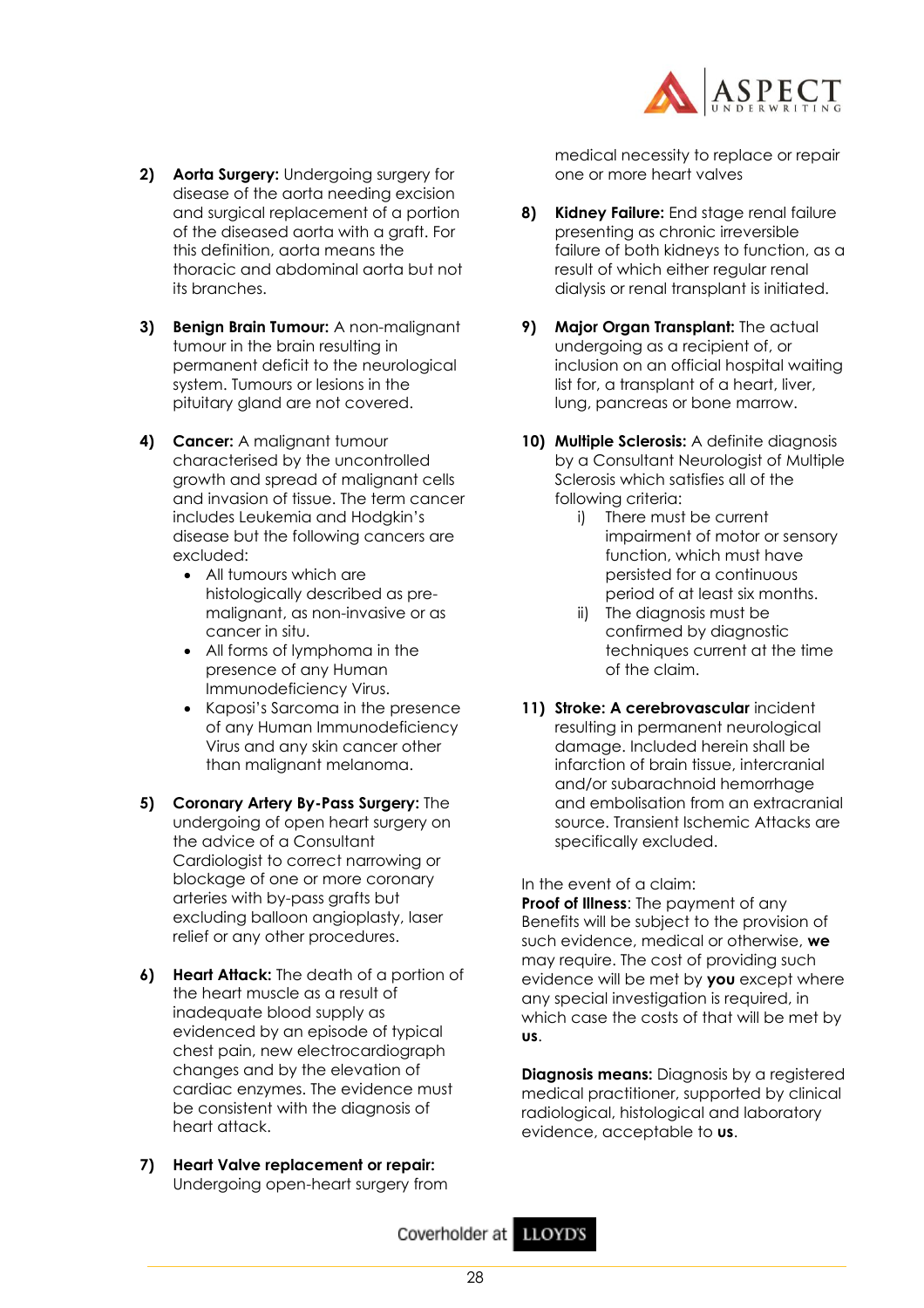**we** shall compensate **you** in respect of any one **insured person** only once in respect of any one **illness**.

## **Exclusions applicable to this Product only**

Benefits will not be payable if a claim results directly or indirectly from any **injury** or **illness** arising from:

- a. Taking part in boxing, caving, climbing, horseracing, martial arts, mountaineering, pot-holing, underwater diving, yacht racing or in any race, trial, practice or timed motor sport.
- b. Unreasonable failure to follow medical advice.
- c. Infection with Human Immunodeficiency Virus (HIV) or conditions due to Acquired Immune Deficiency Syndrome (AIDS).
- d. The **insured person** suffering from any **Nervous or Mental And/Or Psychiatric Disorders**.

## **Special Provision applicable to this Product only**

- 1) A three-month **waiting period** applies to the following Medical Events, starting from the later of the date all cover commenced under this Policy and the date **you** elected to include this Benefit under **your** Policy:
	- Cancer;
	- Stroke:
	- Heart attack;
	- Coronary Artery By-Pass Surgery;
	- Angioplasty
- 2) **We** will waive this three-month **waiting period** if, immediately prior to the commencement of cover, another insurer covered **you** for the same specified Medical Events and **you** have transferred **your** cover to **us** (and the transfer was not within the other insurer's three-month period). The waiver will only apply up to the level of trauma cover that **you** had with the other insurer.



3) Should **you** reinstate **your** cover at any time, the three- month period will recommence from the date of reinstatement.

## **Maximum Benefit**

The Maximum Benefit is specified in the **schedule** for all Medical Events other than the following, whereby these specified Medical Events will have a Maximum Benefit of 50% of the Maximum Benefit specified in the **schedule**:

- Cancer;
- Stroke:
- Heart attack;
- Coronary Artery By-Pass Surgery;
- Angioplasty

## **Definitions Applicable to this Product:**

**"Pre-Existing Condition"** means any medical condition, side-effect or symptoms of a condition which the **insured person** has received medical attention, sought or received treatment, undergone tests or taken prescribed medication for in the three (3) years prior to that **insured person's** Effective Date of Individual Cover. Such medical condition will remain uninsured until the expiry of three consecutive years from the cessation of any treatment, advice or recommendation from a **medical practitioner**.

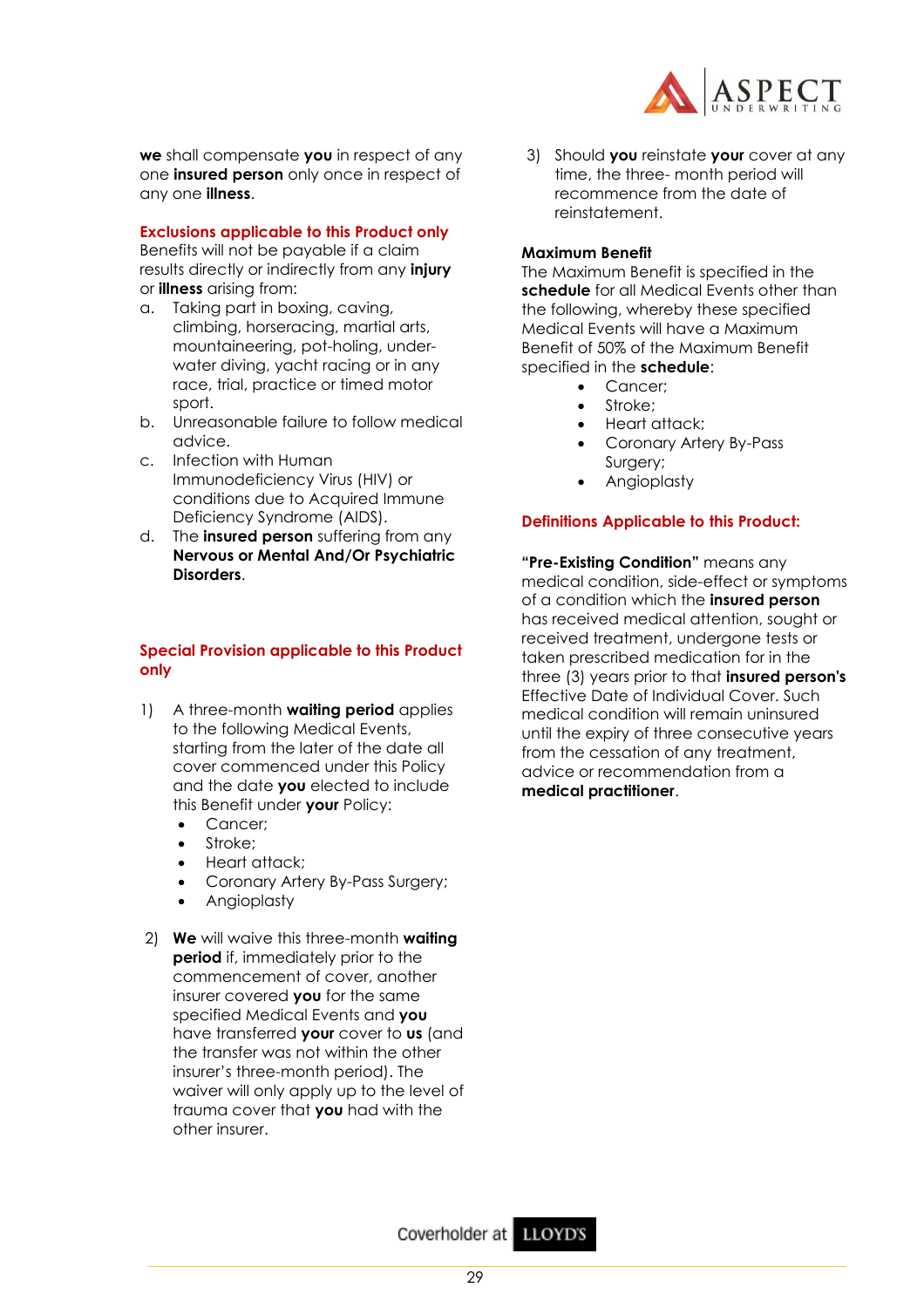

## **1. DEFINITIONS**

These defined words phrases have the following meanings throughout and are in addition to those listed in the General Definitions for this contract of insurance as a whole.

**"Accidental Death"** means an **injury** which occurs while this insurance is in place, results in the death of the **insured person** and the death occurs within 12 months of the date of the **injury**.

**"Actively at Work"** means when an **insured person** is considered to be genuinely performing all the duties of their **normal occupation** and capable of working their usual hours without restriction. An **insured person** who is on paid annual leave, paid sick leave, paid long service leave, paid parental leave and all employer-approved unpaid leave shall also be considered to be **actively at work** provided;

- That leave is not in connection to the **injury** or **illness** that leads to the Disablement; and
- They were **actively at work** for the full week prior to that leave

**"Base Salary"** means the insured person's salary only, including all overtime, all bonuses and all allowances actually paid to the **insured person**.

**"Blue Collar"** means a person who is employed to perform manual and/or physical duties in a factory or similar environment or a person who does not fit within the definition of White Collar on page 33.

#### **"Close relative"**

A spouse, fiancé(e), parent, parent-in-law, brother, sister, sister-in-law, brother-in-law, son or daughter.

**"Continuous Cover"** means an unbroken period of time that an **insured person** has been covered under an **income** Protection policy provided to **you**. If an **insured person** ceases cover, their continuous cover period ends on the date they cease

to be covered under an Income Protection policy provided to **you**. If an **insured person** recommences cover under an Income Protection policy provided to **you**, their new continuous cover period commences on the date their cover recommences.

#### **"Country of domicile"**

The country in which the **insured person** is normally residng for work and/or lifestyle purposes prior to the commencement of a trip.

**"Degenerative condition"** means a continuous, pogressive, degenerative change to any tissue or organ over time.

**"Elective Surgery"** means if, on the advice of a **medical practitioner**, **you** have elective surgery to:

• transplant part of **your** body to someone else, or

• improve **your** appearance, where a benefit would otherwise have been payable except that your **total disability** was due to the surgery, rather than an **illness** or **injury**.

**"Employer"** means a person, partnership or company who employs an **insured person**.

**"Event"** means all individual losses arising out of and directly caused by the same cause within the period of 24 consecutive hours and within a 15km radius from the cause. Individual losses outside of such period or radius shall not be considered.

**"Homemakers Assistance"** means any professional non-medical and non-nursing assistance required to complete the Homemaker Duties.

**"Homemaker Duties"** means the domestic tasks normally performed by a person who does not work for monetary reward and whose primary responsibility is tending the home and family. These duties may include cleaning, washing, cooking and tending to the needs of children and pets.

**"Illness"** means any **illness** or disease which the **insured person** first becomes aware of while this insurance is in force and which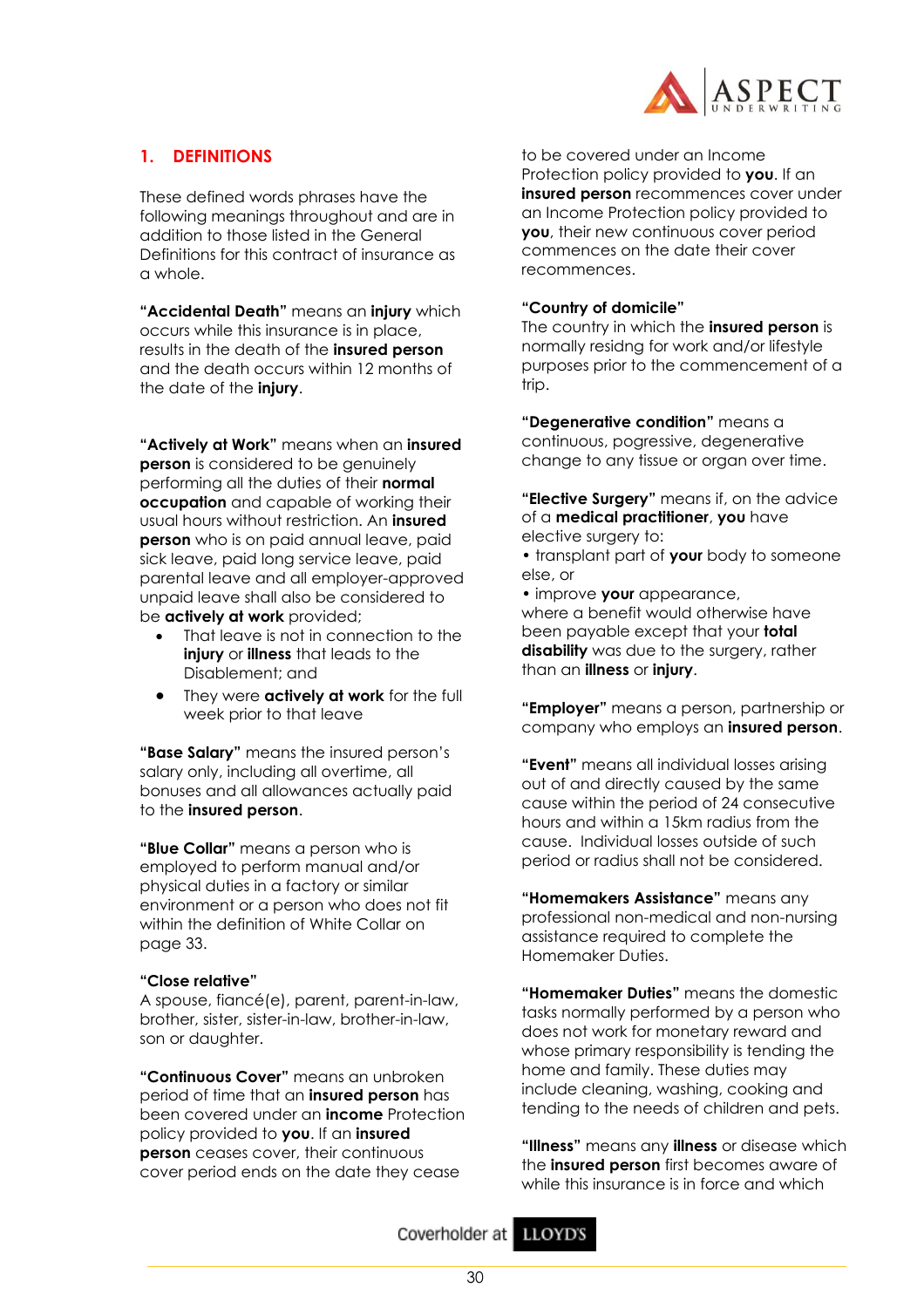

continues for a period of not less than the **waiting period** from the date of commencement of medical treatment by a **medical practitioner** and excludes any **pre-existing condition**.

**"Immediate Family Member"** means spouse, parents, grandparents, children (including adopted children and stepchildren), grandchildren, siblings and immediate in-laws (mother-in-law, father-in-law, brother-in-law & sister-in-law).

**"Income"** means the **base salary** before personal deductions and income tax which was earned from personal exertion from his or her **normal occupation** during the (52) week period immediately preceding the last pay period prior to the **injury** or **illness**, resulting in payment of Benefits covered by this Policy.

If the **insured person** is self-employed, **income** means **your** weekly pre-tax income derived from personal exertion, minus all business expenses incurred, averaged over the period of twelve (12) months immediately preceding the commencement of the disability or over such shorter period as **you** have been selfemployed.

**"Injury"** means a physical injury caused by a violent, external and visible means which occurs fortuitously at an identifiable time and place whilst this insurance is in force and which results in payment of any of the Benefits specified in the Policy, within 12 calendar months from the date of its occurrence but does not include any condition which is also an **illness**.

This policy shall also cover claims arising out of **injury** which:

- a) is caused by exposure to the elements as the result of an accident covered hereunder, and
- b) results directly from an accident which occurs during the performance of the **insured person's** required duties in compliance with their contract of employment.

**"Insured Person"** means a person for whom Premiums have been paid by the Policy

Holder to **us**. Cover under the Policy for an **insured person** shall start from the commencement date of the **policy period** and for a new **insured person**, from the date the Premium instalment payment commences for that **insured person**.

**"Insured Events"** means **injury** and **illness** as defined in this Policy.

## **"Loss of a limb"**

Permanent loss by physical separation of a hand at or above the wrist or of a foot at or above the ankle and includes permanent total and irrecoverable loss of use of hand, arm or leg.

## **"Medical practitioner"**

A registered, qualified, practicing member of the medical profession, who is not related to the **insured person** or to **you** (if appropriate)**.** 

## **"Nervous or Mental and/or Psychiatric**

**Disorders"** means any condition which includes any form neurotic or psychotic condition or behavioural disorder or emotional disease due to any cause. Conditions may include, but are not limited to psychiatric disorders, manic disorders, paranoia, schizophrenia, personality disorders, depression, or anxiety or any disorder generally denoting one of the following:

- a disease of the mind or personality, evidenced by abnormal behaviour symptoms;
- a disease of the mind or personality, evidenced by abnormal behaviour; or
- a disorder of conduct evidenced by socially deviant behaviour.

Mental and Psychiatric Disorders do not include Alzheimer's Disease, Parkinson's Disease, Multiple Sclerosis or other progressive neurological diseases.

**"Normal Occupation"** means your most recent occupation prior to the **injury** or **illness** that led to your disability. If the **insured person** had more than one occupation, it would be that which the majority of their income is derived from.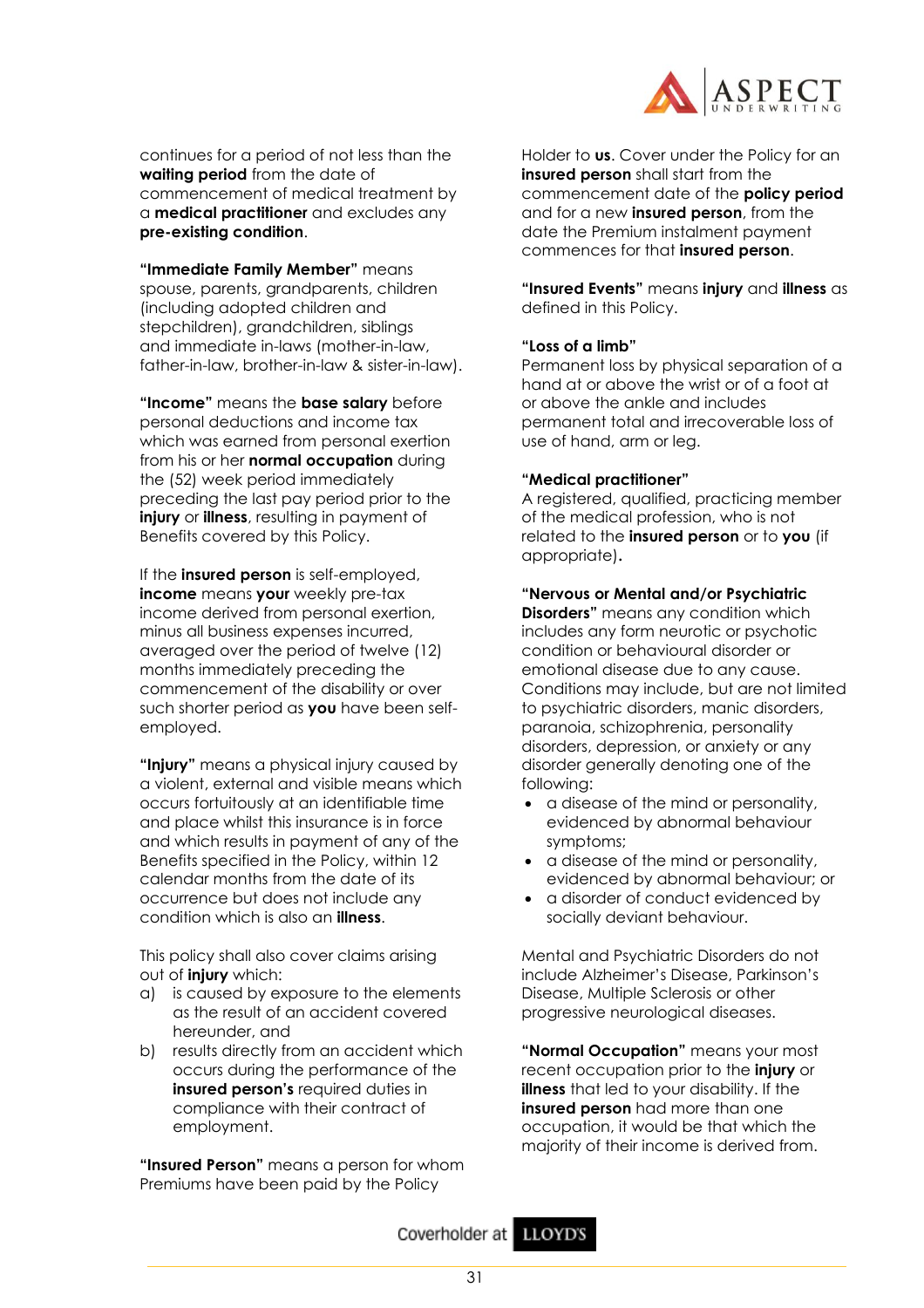

**"Other Occupation"** means you are incapable of working in any occupation for which you have the education, training and experience, which lasts for at least twelve months and at the end of that period is beyond hope of improvement.

**"Partial Disablement"** means that as a result of an **injury** or **illness** an **insured person** is prevented from engaging in a substantial part of his or her usual occupation with their employer in Australia. The **insured person** must be **actively at work** at the time the said **injury** or **illness** occurs and must be under the regular care of and acting in accordance with the instructions or professional advice of a **medical practitioner** other than the **insured person.** 

If during such disablement, the **insured person** is able to return to work in a reduced capacity then the compensation payable shall be calculated as the difference between their earnings from reduced work capacity and their predisability income, multiplied by the benefit for total disablement.

if the **insured person** is able to return to work in a reduced capacity, and that work is available but the **insured person** declines to do so or has resigned and would otherwise have been fit for light duties, then the compensation payable will be reduced to 25% of the compensation for total disablement per week.

**"Policy Holder"** means the Individual, Company or Organisation named in the **schedule**.

**"Policy Period"** means the period specified in the **schedule**.

**"Premium"** means the monetary amount calculated in accordance with the **schedule**.

**"Premium Due Date"** means the 15<sup>th</sup> day of each month, payable monthly in arrears.

**"Professional Sport"** means participating in any sporting activity including training for that activity where the **insured person** earns more than 50% (including any

sponsorship they receive) of their annual gross income from that activity.

**"Smoker"** means the person has smoked tobacco or any substance in any form in the 12 months immediately before completion of this application for insurance.

**Spouse/Partner** means the **insured person**'s husband or wife and includes a de-facto and/or life partner with whom the **insured person** has continuously cohabited for a period of six (6) months or more and is residing with the **insured person** in the Country of Assignment.

**"Statutory Benefit"** means a weekly benefit payment to an **insured person** from a relevant Workers Compensation insurer or authority, make-up pay cover or as a result of a transport accident.

**"Reasonable funeral expenses"** means the expenses incurred for the provision of coffin/urn/casket, professional services (i.e. advice, support, documentation, guidance and liaison), burial services (i.e. care, preparation and presentation of the deceased), ceremony fees, hearse hire, funeral limousine hire, church fees, floral tributes, internment of ashes, minister's / officiates fees, and funeral personnel.

**"Serious Medical Condition"** means one of the following conditions: - Dementia; Motor Neuron Disease; Multiple Sclerosis; Primary Pulmonary Hypertension; Permanent Paralysis; Parkinson Disease; Stroke; Total Blindness; Total Deafness; Total Loss of Limb.

**"Total Permanent Disablement"** 

Disablement which entirely prevents the **insured person** from attending to their **normal occupation** and which lasts twelve months and at the end of that period is beyond hope of improvement.

**"Total temporary disablement"** means disablement which entirely prevents the **insured person** from attending to their business or occupation.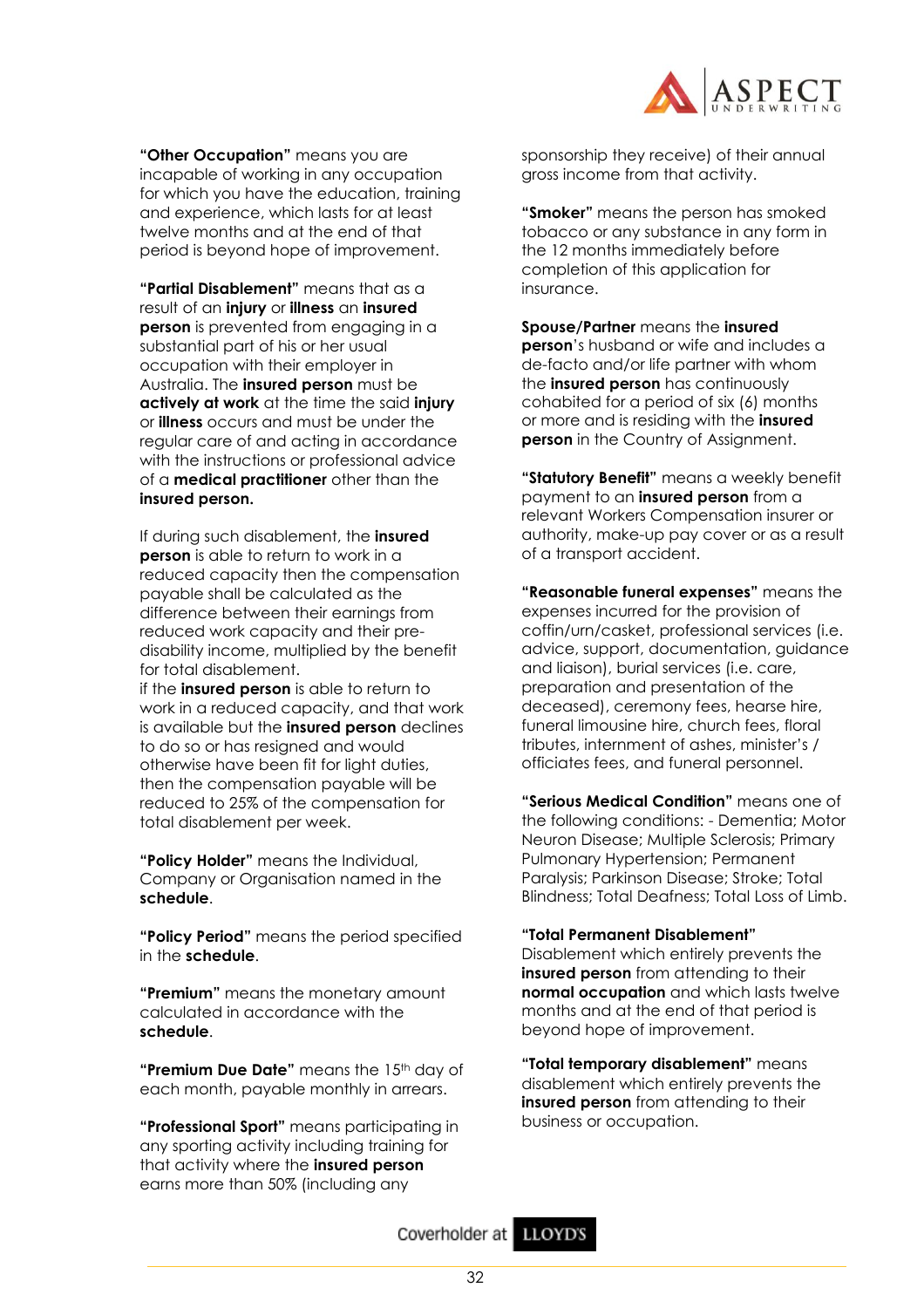

**"Waiting Period"** means the continuous period stated in the **schedule** before a Benefit is payable, commencing with the first day of **total** or **partial disablement**, as certified by a **medical practitioner**, other than the **insured member**. if the **insured member** returns to work during the **waiting period**, the **waiting period** starts again unless they return to work once and for a period of no more than 5 consecutive days, as certified by a **medical practitioner**.

**"White Collar"** means a person who performs only non-manual duties and works at least 75% of the time in an office environment and has done so for the last 12 months.



## **2. GENERAL EXCLUSIONS (applicable to all Sections of the Policy)**

This Policy does not cover claims in any way caused or contributed to by:

This Policy does not cover claims in any way caused or contributed to by:

- 1. the **insured person's** deliberate exposure to exceptional danger (except in an attempt to save human life) other than as trained for the operation undertaken in accordance with the contract of employment
- 2. any war, whether war be declared or not, hostilities or rebellion, civil war, revolution, insurrection, military or usurped power, invasion, act of foreign enemy.
- 3. intentional self-inflicted **injury** or **illness**, suicide or attempted suicide
- 4. Pregnancy, childbirth or miscarriage, other than a complication arising from any of those conditions, which requires hospitalisation in the first thirty-three (33) weeks of pregnancy. No Benefit shall be payable during any period of maternity leave or for any complications arising after the thirtythird week of pregnancy.
- 5. any **professional sporting activities**
- 6. a criminal act committed by an **insured person**
- 7. any **pre-existing condition**
- 8. Any **injury** that occurs prior to the policy's commencement date
- 9. **Elective surgery**, unless you have purchased the Additional Benefits Bundle under the Income Protection section of this Policy.
- 10. The **insured person** being under the influence of extreme influence of intoxicating liquor or having taken an illegal drug. For the purposes of this exclusion extreme influence shall be considered to be a Blood Alcohol Concentration of 0.05% and above when the **insured person** is driving a

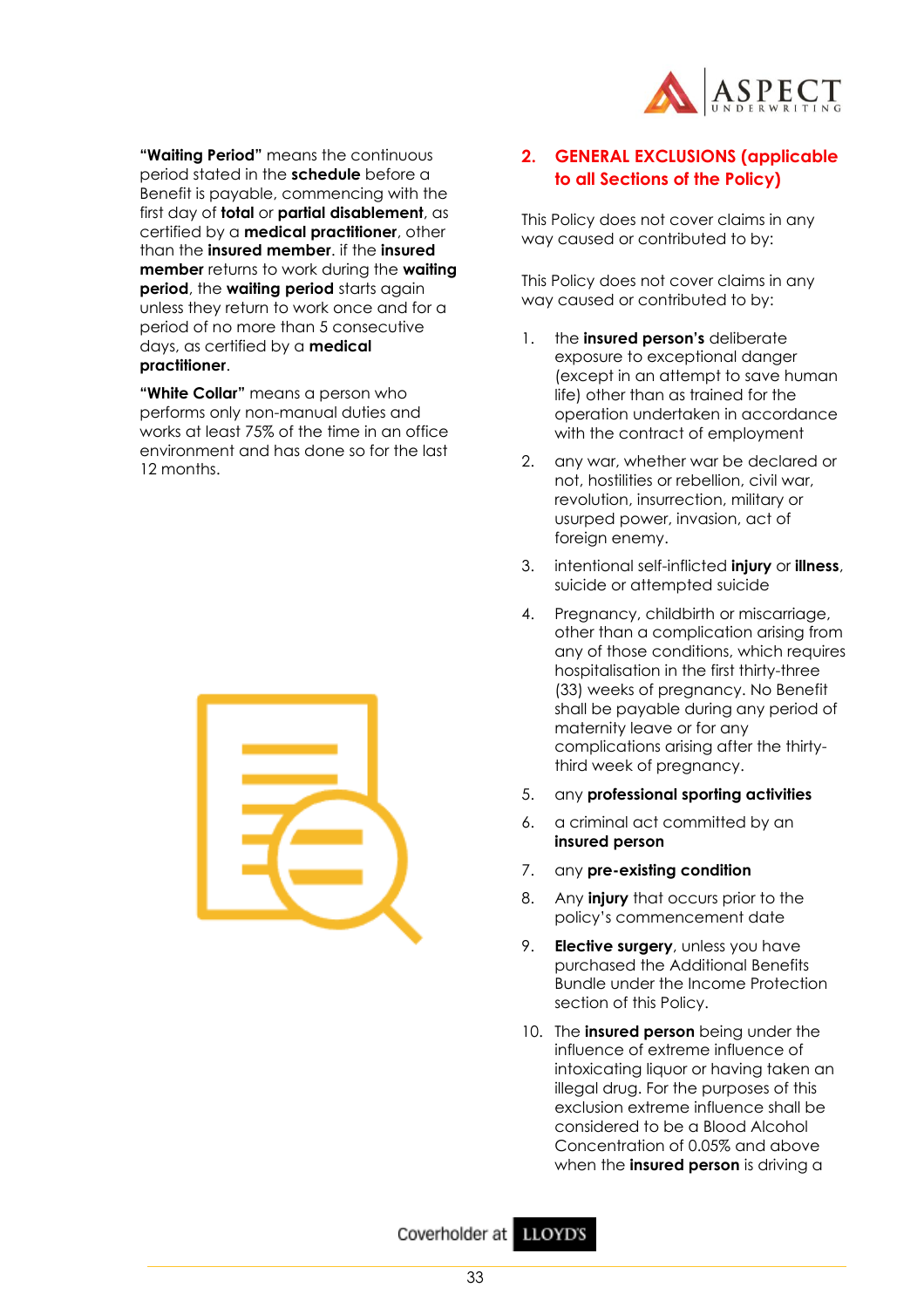

motor vehicle and 0.10% and above at all other times.

In the absence of a Blood Alcohol Concentration test being conducted at the time of the incident, **we** will rely on the opinion of the treating hospital and/or **medical practitioner**.

## **3. GENERAL SPECIAL PROVISIONS (applicable to all Sections of the Policy)**

- 1. If **we** become liable for any taxes or duties levied by the Federal or any state government, other than those already included in the Agreed Premium Rate, then **we** reserve the right to increase the Agreed Premium Rate to cover any increase in taxes or duties. If any taxes or duties are decreased, **we** will decrease the Agreed Premium Rate in line with any decrease in any taxes and duties.
- 2. If any provision of this Policy is held invalid or unenforceable by any court of competent jurisdiction, the other provisions of this Policy will remain in full force and effect. Any provision of this Policy held invalid or unenforceable only in part or degree will remain in full force and effect to the extent not held invalid or unenforceable.
- 3. Compensation shall not be payable beyond the date of an **insured person's** death, other than for an Accidental Death benefit payment.
- 4. Compensation shall not be payable beyond an *insured* person's 70<sup>th</sup> birthday, unless otherwise agreed by **us** and stated in the **schedule**.
- 5. **Having more than one Benefit payable** If **you** have selected a product that has more than one Benefit type payable for the same **injury** or **illness** and the same period of Disablement, **you** will be entitled to these Benefits in the following way:
	- TPD Full Benefit
- TTD & PTD Combined maximum benefit period of 260 weeks
- 6. So, **your** TTD & PTD benefit will be paid in full and **you** would be entitled to also claim your full TPD benefit, provided **your** claim under each benefit type is successful.

## **4. INSURANCE IN SUPERANNUATION**

## **Taxation Implications**

## **Income Protection**

Outside of super - Premiums paid for income protection insurance policies held outside of superannuation are tax deductible.

Inside of super- Payments for income protection insurance policies held inside superannuation are not tax-deductible when insurance premiums are deducted from your super contributions.

A claim paid in respect of weekly disability benefits is subject to personal income tax and it is your responsibility to declare such benefit when completing your usual tax return.

## **Total Permanent Disablement (TPD)**

The premium you pay for TPD insurance is generally not tax-deductible A TPD benefit payment is tax-deductible. When held inside superannuation, the tax treatment for TPD insurance premiums will vary depending on:

- whether or not the policy meets the definition of a "disability super benefit" condition
- whether it is a **normal occupation** (sometimes known as 'own occupation') or **other occupation** (sometimes known as 'any occupation') TPD policy
- if it is bundled with death cover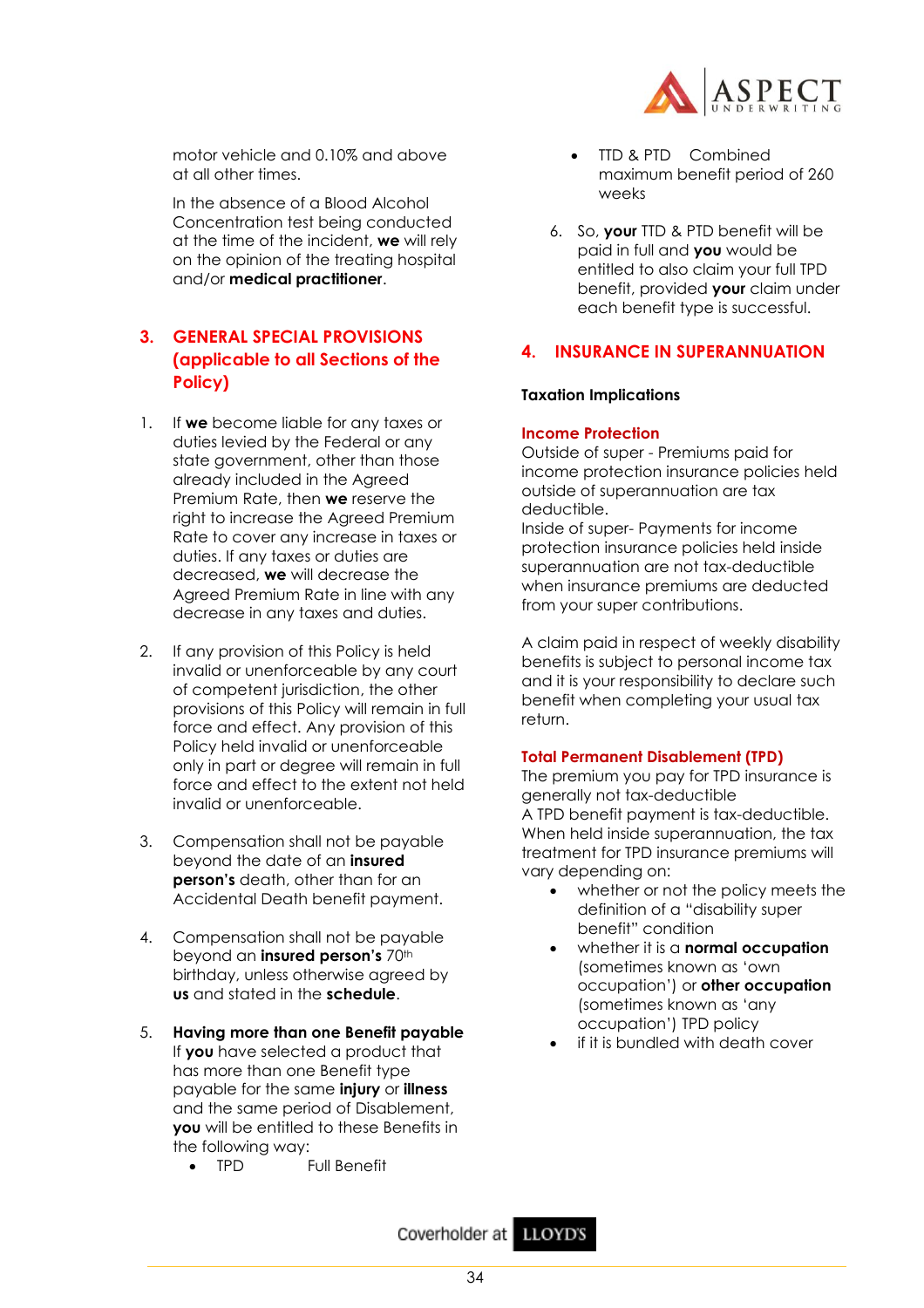

## **Accidental Death**

For policies provided through a superannuation fund, preiums paid for selfemployed persons can be tax-deductible. However, for standalone polices that are not held within superannuation, premiums are generally not tax-deductible.

Please consult a tax consultant for questions & advice about your particular circumstances.

## **Insurance Inside your SMSF**

When you buy insurance inside super the policy is held by a trustee of a superannuation fund and you are a member of the fund and an insured under the policy. Insurance inside super is governed by superannuation law and the rules of the superannuation fund.

The following table helps explain the different arrangements:

| Who is the Owner<br>of the Policy?           | The trustee of a<br>Self-Managed<br>Super Fund (SMSF) |
|----------------------------------------------|-------------------------------------------------------|
| Who is The<br>Insured?                       | A member of the<br>nominated SMSF                     |
| Who does 'You'<br>refer to in the<br>Policy? | The Policy Owner                                      |

If you want to buy insurance inside super, you have your SMSF purchase the product. The trustee of your SMSF buys the insurance policy from **us** and holds the policy on your behalf. The payment of premiums must be sourced from super and it's the SMSF trustee's responsibility to ensure this happens.

#### **Why buy insurance inside your SMSF?**

The main benefit is that you can pay your premiums using pre-tax income paid as a contribution to the super fund or with rollover money from another super fund. This can help improve cash flow. Premiums must be paid by the SMSF out of the fund's superannuation moneys.

Your financial adviser can help you decide whether to take your cover inside super.

#### **Policy Ownership**

Generally, the only person who can effect changes, or be paid a benefit, under the policy is the Policy Owner. The Policy Owner is the only person we'll deal with in relation to the policy.

The person who is covered under this policy is usually also the owner of the policy. we do allow the Policy Owner to be a company, trust or SMSF if the person who is to be covered under the policy has a controlling Interest in the company, trust or SMSF.

#### **How SMSF Insurance works**

Our product is specifically designed to provide insurance cover to a SMSF with the SMSF trustee(s) as the policy owner. As the policy provides insurance inside the superannuation environment, the core benefits under our SMSF product are limited to Accidental Death, TPD and Income Protection cover. Before choosing your insurance it's important to understand the combinations that WE have made available to you.

## **Choice of TPD definition**

**We** can only offer **you** the **other occupation** TPD definition as a **normal occupation** TPD definition is not available for insurance inside a SMSF.

## **Occupational Groups**

The type of work you do affects how much premium is payable. When you complete your application, you will be asked what type of occupational category you work in. The following options are available:

- **White Collar** a person who performs only non-manual duties and works at least 75% of the time in an office environment and has done so for the last 12 months.
- **Blue Collar** a person who is employed to perform manual and/or physical duties in a factory or similar environment or a person who does not fit within the definition of White Collar above.

The premium rates are calculated based on your selection.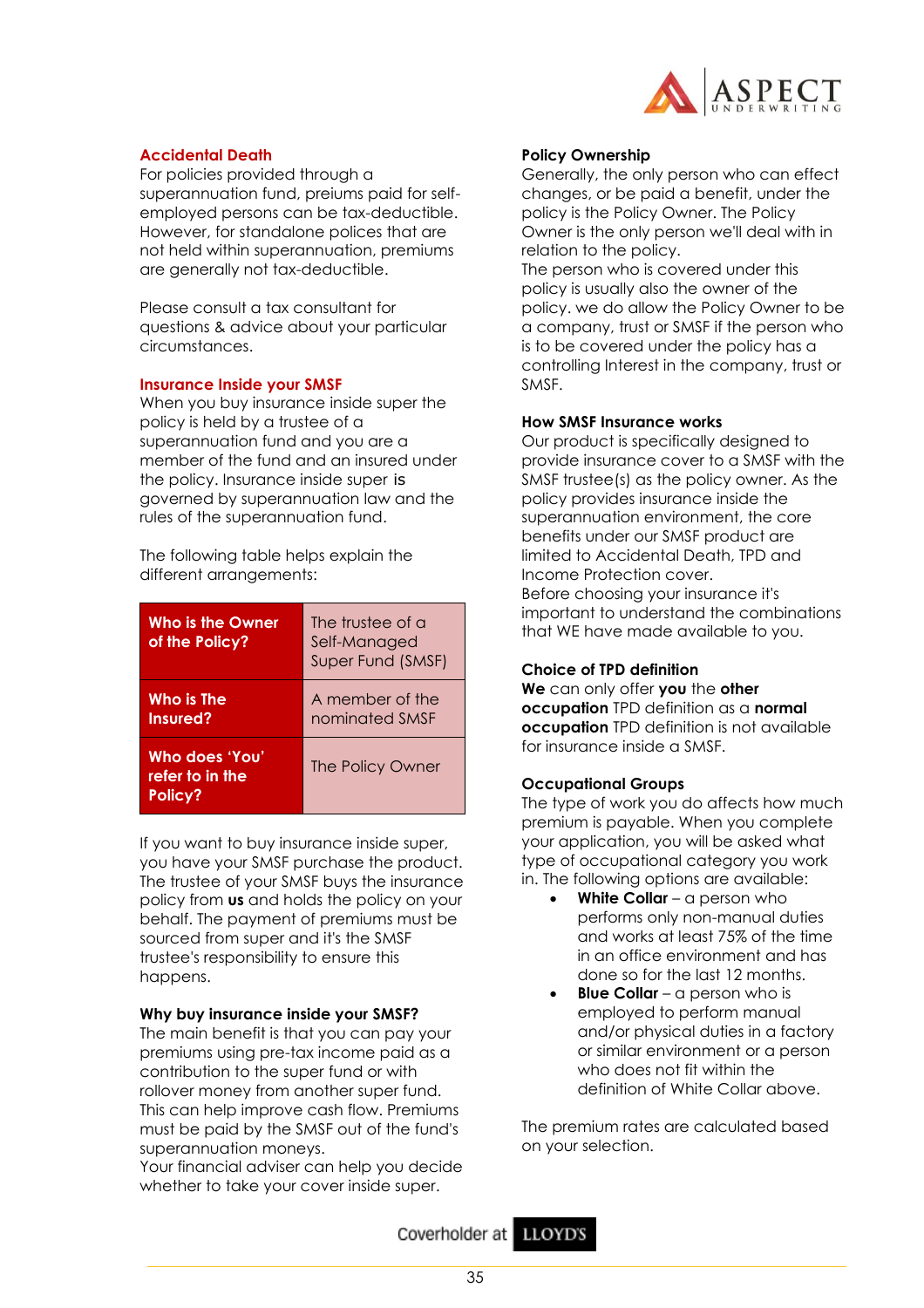

## **And remember your financial adviser can help too**

Choosing the right combination of cover and policies can be confusing. **Your** adviser can help you work out how best to structure **your** SMSF cover, including the type of policies **you** need and the sums insured to ensure it meets **your** needs.

## **5. CLAIMS NOTIFICATION**

Before **you** notify a claim or an event which could lead to a claim please:

- a) Check **your schedule** to ensure **you**  have purchased the appropriate Policy and
- b) Check the cover and exclusions to ensure that **you** are entitled to claim.

Please also:

- make sure that **you** follow any instructions or advice given to **you** and
- complete and return any relevant claim that is provided and
- send any other documentary evidence in support of the claim that **we** require.

## **1. Notice of claim:**

Notice must be given to **us** as soon as reasonably practicable of any **injury** or **illness** which causes or may cause a claim within the meaning of this policy, and the **insured person** must as early as possible seek the attention of a **medical practitioner**.

Notice must be given to **us** as soon as reasonably practicable in the event of the death of the **insured person** resulting or alleged to result from an **injury**.

## **2. Claims Procedure:**

a) Written notice must be given to: Telephone: 1800 931 330 New claims: [newclaimsAH@eml.com.au](mailto:newclaimsAH@eml.com.au) Info email: [EMLplusclaims@eml.com.au](mailto:EMLplusclaims@eml.com.au) Address: Level 3, 345 George St Sydney, NSW, 2000

Website:

[https://www.eml.com.au/what-we](https://www.eml.com.au/what-we-offer/our-specialist-services/accident-health/)[offer/our-specialist-services/accident](https://www.eml.com.au/what-we-offer/our-specialist-services/accident-health/)[health/](https://www.eml.com.au/what-we-offer/our-specialist-services/accident-health/)

or such other address as **we** may advise **you** in writing.

- b) All certificates and evidence (subject to clause c) below) required by **us** shall be furnished as required at the **insured person's** expense as often as is reasonably required. For all claims relating to stress/depression, the **insured person** will be required to provide such certificates and evidence from a legally qualified Psychiatrist / Psychologist for that condition.
- c) In order to assess a claim an insured person shall submit to a medical examination:
	- i. If outside Australia the **insured person**'s may be required to return to Australia at their expense. Once having returned to Australia, the medical examination will be at **our** expense as often as is required.
	- ii. If in Australia at **our** expense as often as is required
	- iii. If an **insured person** fails to attend a medical examination;
		- the cost of the examination as charged by the examiner will be deducted from any benefit payment;
		- the Benefit payments will cease until such time as the **insured person** submit to the examination and they are certified as meeting the definition of Disablement.

## **3. Proof of Claim**

Written Proof of Claim must be furnished to **us** within ninety (90) days after the date of the **injury**/**illness**. Failure to furnish such proof within the time required shall not invalidate nor reduce any claim if it was not reasonably possible to do so, provided that the proof is furnished as soon as is reasonably possible and in no event except in the absence of legal capacity, later than 24 calendar months from the time it would normally be required.

## **4. Report of Claim**

**We** will, upon receipt of a notice of claim, furnish such forms as are usually required by **us** for filing Proof of Claim.